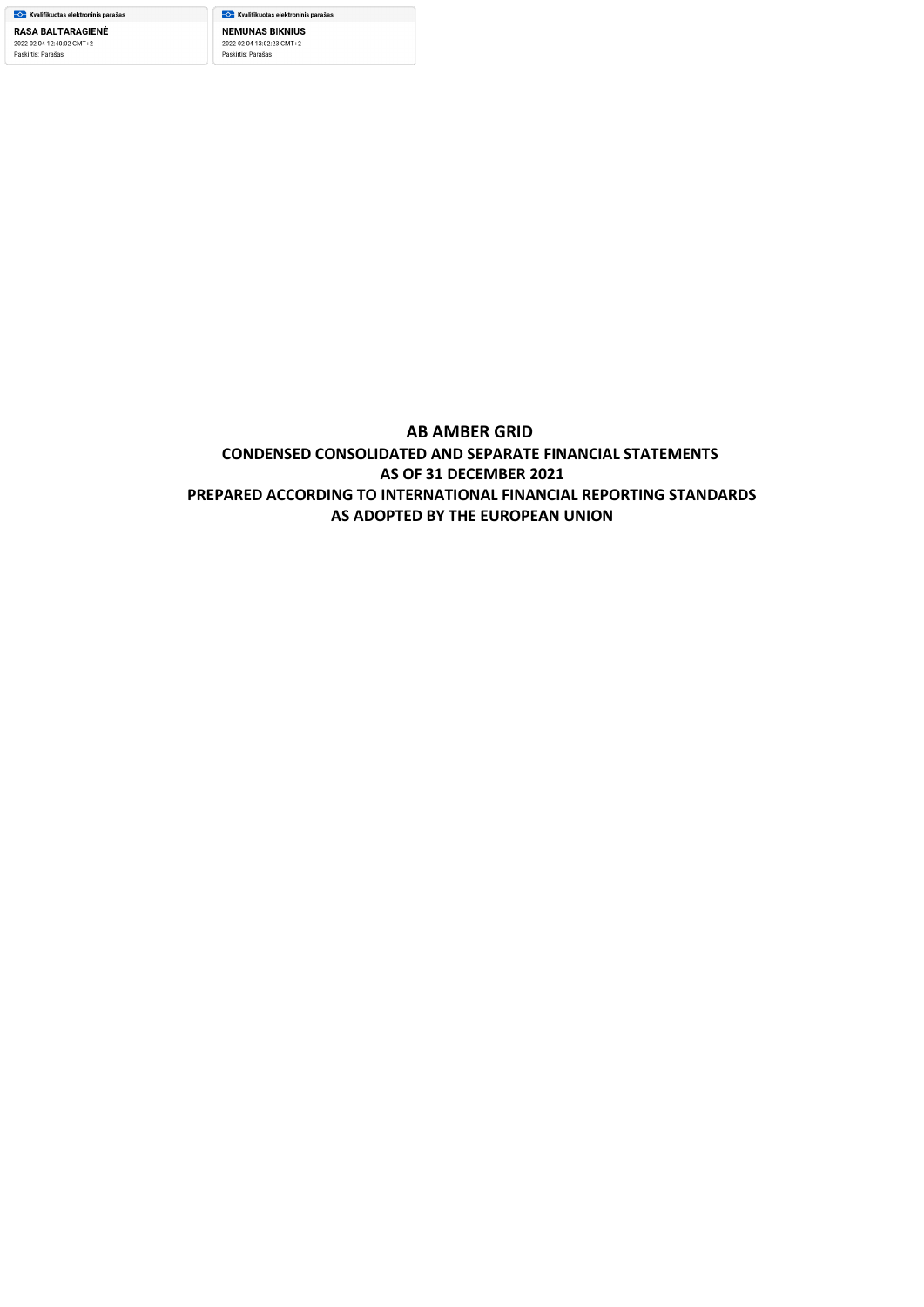### **Consolidated and separate Statement of financial position**

(All amounts are in EUR '000 unless otherwise stated)

|           |                                                     |                | Group                   |          | Company  |          |
|-----------|-----------------------------------------------------|----------------|-------------------------|----------|----------|----------|
|           |                                                     | Notes          | At 31                   | At 31    | At 31    | At 31    |
|           |                                                     |                | December                | December | December | December |
|           |                                                     |                | 2021                    | 2020     | 2021     | 2020     |
|           | <b>ASSETS</b>                                       |                |                         |          |          |          |
| А.        | <b>Non-current assets</b>                           |                | 272,087                 | 255,757  | 272,202  | 255,649  |
| Τ.        | Intangible assets                                   | 5              | 4,742                   | 4,833    | 4,210    | 4,189    |
| ΙΙ.       | Property, plant and equipment                       | 5              | 255,984                 | 241,624  | 255,978  | 241,620  |
| II.1.     | Land                                                |                | 125                     | 125      | 125      | 125      |
| II.2.     | <b>Buildings</b>                                    |                | 6,529                   | 5,427    | 6,529    | 5,427    |
| II.3.     | Plant and equipment                                 |                | 199,940                 | 146,003  | 199,940  | 146,003  |
| II.4.     | Machinery and equipment                             |                | 37,143                  | 34,583   | 37,143   | 34,583   |
| II.5.     | Motor vehicles                                      |                | 373                     | 542      | 373      | 542      |
| II.6.     | Other                                               |                | 4,066                   | 3,171    | 4,060    | 3,167    |
| II.7.     | Construction in progress                            | 6              | 7,808                   | 51,773   | 7,808    | 51,773   |
| III.      | The right-of-use assets                             | $\overline{7}$ | 3,849                   | 2,335    | 3,737    | 2,204    |
| IV.       | Non-current financial assets                        |                | 4                       | 4        | 769      | 675      |
| IV.1      | Investment in the subsidiary                        |                |                         |          | 769      | 675      |
| IV.2.     | Non-current trade receivables                       | 8              |                         |          |          |          |
|           | Other non-current financial                         |                | $\overline{\mathbf{4}}$ | 4        |          |          |
| IV.3      | assets                                              |                |                         |          |          |          |
| V.        | A deferred tax asset                                |                | 7,508                   | 6,961    | 7,508    | 6,961    |
| <b>B.</b> | <b>Current assets</b>                               |                | 108,154                 | 60,614   | 46,318   | 49,144   |
| Τ.        | Inventories and prepayments                         |                | 8,818                   | 2,626    | 8,801    | 2,611    |
| 1.1.      | Raw materials, spare parts and<br>other inventories |                | 8,101                   | 1,897    | 8,101    | 1,897    |
| 1.2.      | Prepayments                                         |                | 717                     | 729      | 700      | 714      |
| II.       | Accounts receivable                                 |                | 45,946                  | 47,377   | 35,257   | 45,356   |
| II.1.     | Trade receivables                                   | 8              | 21,424                  | 7,870    | 10,736   | 5,851    |
| II.2.     | Other receivables                                   | 9              | 24,522                  | 39,507   | 24,521   | 39,505   |
| III.      | Corporate income tax paid in<br>advance             |                | 943                     | 1,171    | 943      | 1,171    |
| IV.       | Other financial assets                              | 10             | 51,514                  | 8,673    | 1,305    | 3        |
| V.        | Cash and cash equivalents                           |                | 906                     | 767      | 12       | 3        |
|           | <b>Total assets</b>                                 |                | 380,214                 | 316,371  | 318,520  | 304,793  |

(cont'd on the next page)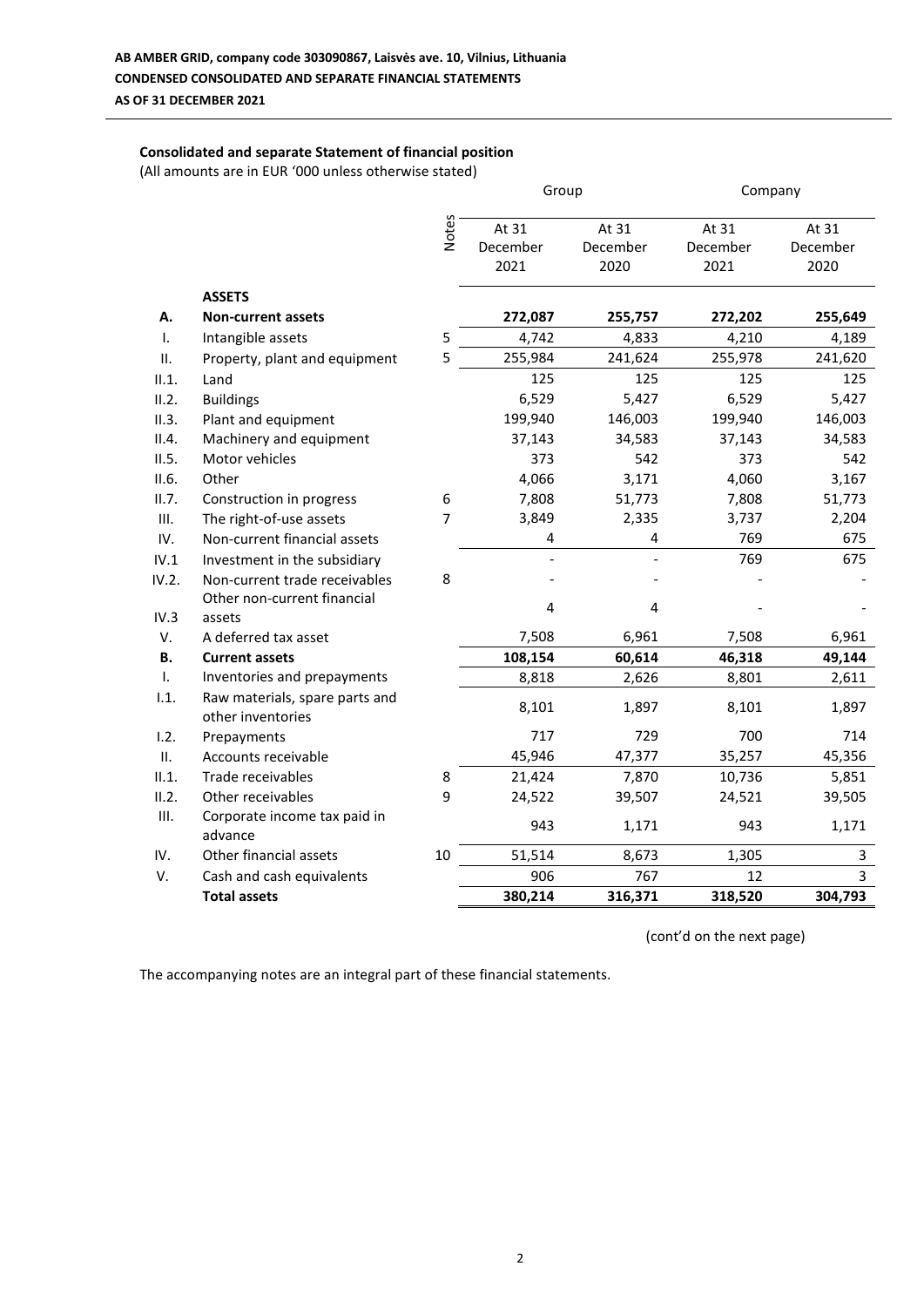### **Consolidated and separate Statement of financial position (cont'd)**

(All amounts are in EUR '000 unless otherwise stated)

|        |                                                                |                | Group    |          |          | Company  |
|--------|----------------------------------------------------------------|----------------|----------|----------|----------|----------|
|        |                                                                |                | At 31    | At 31    | At 31    | At 31    |
|        |                                                                | Notes          | December | December | December | December |
|        |                                                                |                | 2021     | 2020     | 2021     | 2020     |
|        | <b>EQUITY AND LIABILITIES</b>                                  |                |          |          |          |          |
| C.     | Equity                                                         |                | 178,040  | 154,830  | 177,573  | 154,410  |
| Τ.     | Share capital                                                  |                | 51,731   | 51,731   | 51,731   | 51,731   |
| Π.     | Reserves                                                       |                | 102,715  | 74,638   | 102,678  | 74,638   |
| II.1.  | Legal reserve                                                  |                | 5,210    | 5,173    | 5,173    | 5,173    |
| II.2.  | Other reserves                                                 |                | 97,505   | 69,465   | 97,505   | 69,465   |
| III.   | Retained earnings (deficit)                                    |                | 23,594   | 28,461   | 23,164   | 28,041   |
| D.     | <b>Accounts payable and liabilities</b>                        |                | 202,201  | 161,541  | 140,947  | 150,383  |
| Τ.     | Amounts payable after one year and<br>non-current liabilities  |                | 97,661   | 107,506  | 97,578   | 107,396  |
| 1.1.   | Non-current borrowings                                         | 11             | 91,391   | 101,565  | 91,391   | 101,565  |
|        | A right-of-use asset and                                       |                | 3,494    | 1,953    | 3,411    | 1,843    |
| 1.2.   | corresponding liability                                        | $\overline{7}$ |          |          |          |          |
| 1.3.   | <b>Contract liabilities</b>                                    | 12             | 1,305    | 1,337    | 1,305    | 1,337    |
| 1.4.   | Non-current employee benefits                                  |                | 530      | 509      | 530      | 509      |
| 1.5.   | Deferred income tax liability                                  |                |          |          |          |          |
| 1.6.   | Other non-current liabilities                                  |                |          |          |          |          |
| 1.7.   | Provisions                                                     |                | 941      | 2,142    | 941      | 2,142    |
| ΙΙ.    | Accounts payable within one year and<br>short-term liabilities |                | 104,540  | 54,035   | 43,369   | 42,987   |
| II.1.  | <b>Current financial liability</b>                             | 11             | 3,284    | 7,852    | 3,284    | 7,852    |
|        | Current portion of non-current                                 |                | 10,174   | 10,174   | 10,174   | 10,174   |
| II.2.  | borrowings                                                     | 11             |          |          |          |          |
| II.3.  | A right-of-use asset and<br>corresponding liability            | $\overline{7}$ | 432      | 410      | 401      | 387      |
| II.4.  | Current year portion of non-current<br>employee benefits       |                | 72       | 39       | 72       | 39       |
| II.5.  | Trade payables                                                 | 14             | 32,476   | 10,429   | 8,439    | 8,151    |
| II.6.  | Advance amounts and contract                                   |                | 37,284   | 8,558    | 829      | 312      |
|        | liabilities                                                    | 15             |          |          |          |          |
| II.7.  | Income tax payable                                             |                | 6        | 51       |          |          |
| II.8.  | Payroll related liabilities                                    |                | 2,943    | 2,140    | 2,826    | 2,054    |
| II.9.  | Other payables and current liabilities                         | 16             | 16,546   | 14,345   | 16,128   | 13,981   |
| II.10. | Provisions                                                     |                | 1,216    | 37       | 1,216    | 37       |
|        | <b>Total equity and liabilities</b>                            |                | 380,214  | 316,371  | 318,520  | 304,793  |

| Chief Executive Officer | Nemunas Biknius   | 4 February 2022 |
|-------------------------|-------------------|-----------------|
| Head of accounting      | Rasa Baltaragienė | 4 February 2022 |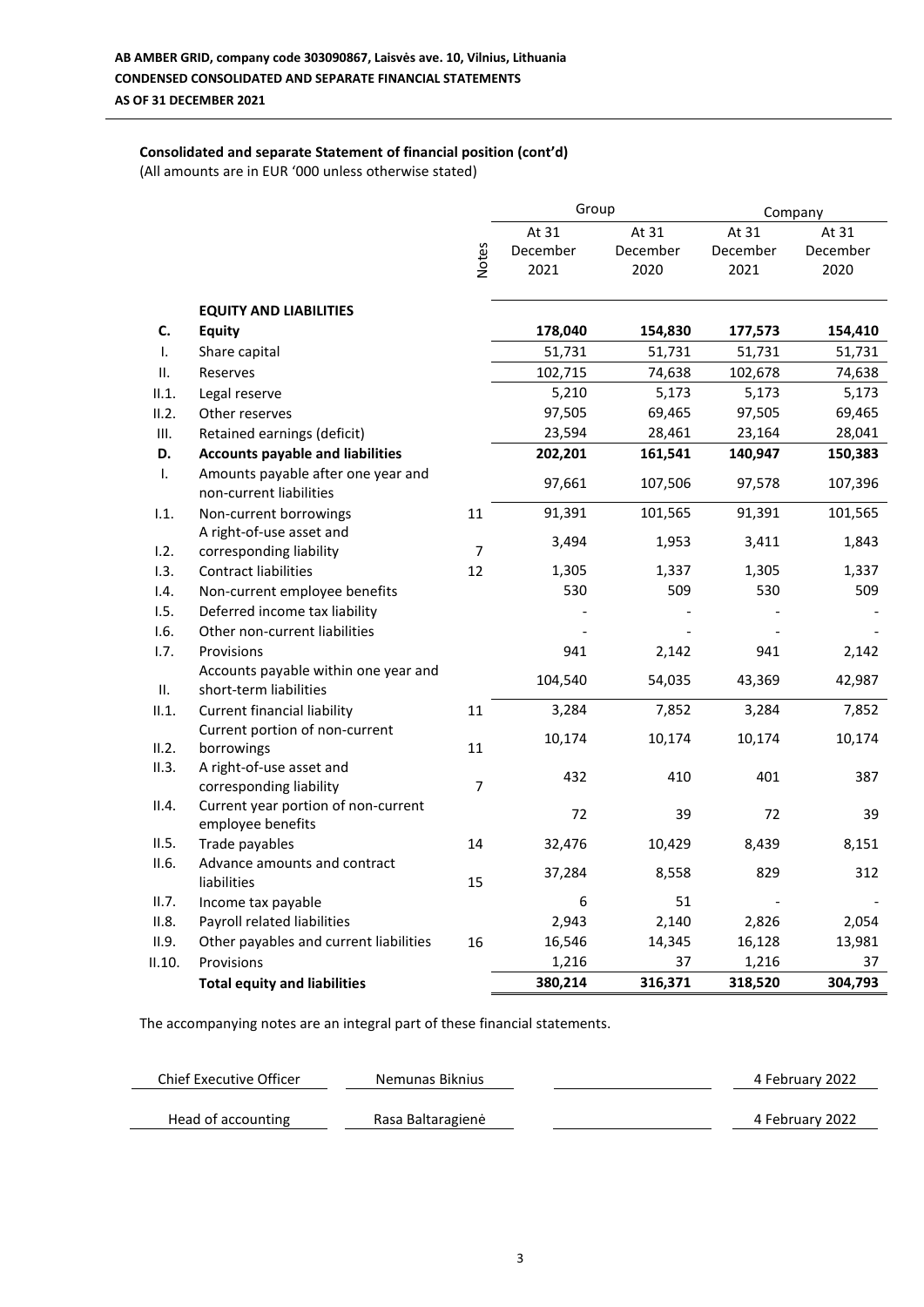### **Consolidated Statement of profit or loss**

(All amounts are in EUR '000 unless otherwise stated)

|       |                                                          | Group                   |                      |                      |                      |                      |
|-------|----------------------------------------------------------|-------------------------|----------------------|----------------------|----------------------|----------------------|
|       |                                                          | <b>Notes</b>            | For the<br>period of | For the<br>period of | For the<br>period of | For the<br>period of |
|       |                                                          |                         | three months         | three months         | twelve months        | twelve months        |
|       |                                                          |                         | ended                | ended                | ended                | ended                |
|       |                                                          |                         | 31 December          | 31 December          | 31 December          | 31 December          |
|       |                                                          |                         | 2021                 | 2020                 | 2021                 | 2020                 |
| Ι.    | Revenue                                                  | $\overline{\mathbf{4}}$ | 24,104               | 14,094               | 68,595               | 52,286               |
| II.   | <b>Expenses</b>                                          |                         | (14, 504)            | (10, 328)            | (45, 381)            | (37, 337)            |
| II.1. | Cost of natural gas                                      |                         | (4, 577)             | (1, 285)             | (11, 268)            | (6, 345)             |
|       | Depreciation and                                         |                         |                      |                      |                      |                      |
| II.2. | amortization                                             |                         | (3, 106)             | (2,811)              | (12,057)             | (11, 126)            |
| II.3. | Remuneration and related<br>social security tax expenses |                         | (3, 318)             | (2,871)              | (11, 348)            | (10, 254)            |
| II.4. | Repair and technical<br>maintenance expenses             |                         | (1, 369)             | (1, 517)             | (3, 561)             | (3,405)              |
| II.5. | Taxes other than income tax                              |                         | (620)                | (499)                | (2, 320)             | (1,954)              |
|       | Telecommunications and IT                                |                         | (545)                | (457)                | (1, 715)             | (1, 561)             |
| II.6. | systems expenses                                         |                         |                      |                      |                      |                      |
| II.7. | Other expenses                                           |                         | (969)                | (888)                | (3, 112)             | (2,692)              |
| III.  | <b>Operation profit (loss)</b>                           | 4                       | 9,600                | 3,766                | 23,214               | 14,949               |
| IV.   | <b>Financial activity</b>                                | 4                       | (167)                | (54)                 | (437)                | (363)                |
| IV.1. | Income                                                   |                         |                      | 1                    | $\mathfrak{p}$       | $\overline{3}$       |
| IV.2. | Expense                                                  |                         | (167)                | (55)                 | (439)                | (366)                |
| V.    | Profit (loss) before income                              |                         | 9,433                | 3,712                | 22,777               | 14,586               |
|       | tax                                                      | 4                       |                      |                      |                      |                      |
| VI.   | Income tax                                               | $\overline{4}$          | (1, 171)             | 977                  | 434                  | 3,584                |
| VI.1. | Current period income tax                                |                         | (25)                 | (29)                 | (113)                | (98)                 |
| VI.2  | Deferred income tax                                      |                         | (1, 146)             | 1,006                | 547                  | 3,682                |
| VII.  | Net profit (loss)                                        | 4                       | 8,262                | 4,689                | 23,211               | 18,170               |
|       | Basic and diluted earnings (loss)                        |                         |                      |                      |                      |                      |
|       | per share (Eur)                                          | 17                      | 0,05                 | 0,03                 | 0,13                 | 0,10                 |

| Chief Executive Officer | Nemunas Biknius   | 4 February 2022 |
|-------------------------|-------------------|-----------------|
| Head of accounting      | Rasa Baltaragienė | 4 February 2022 |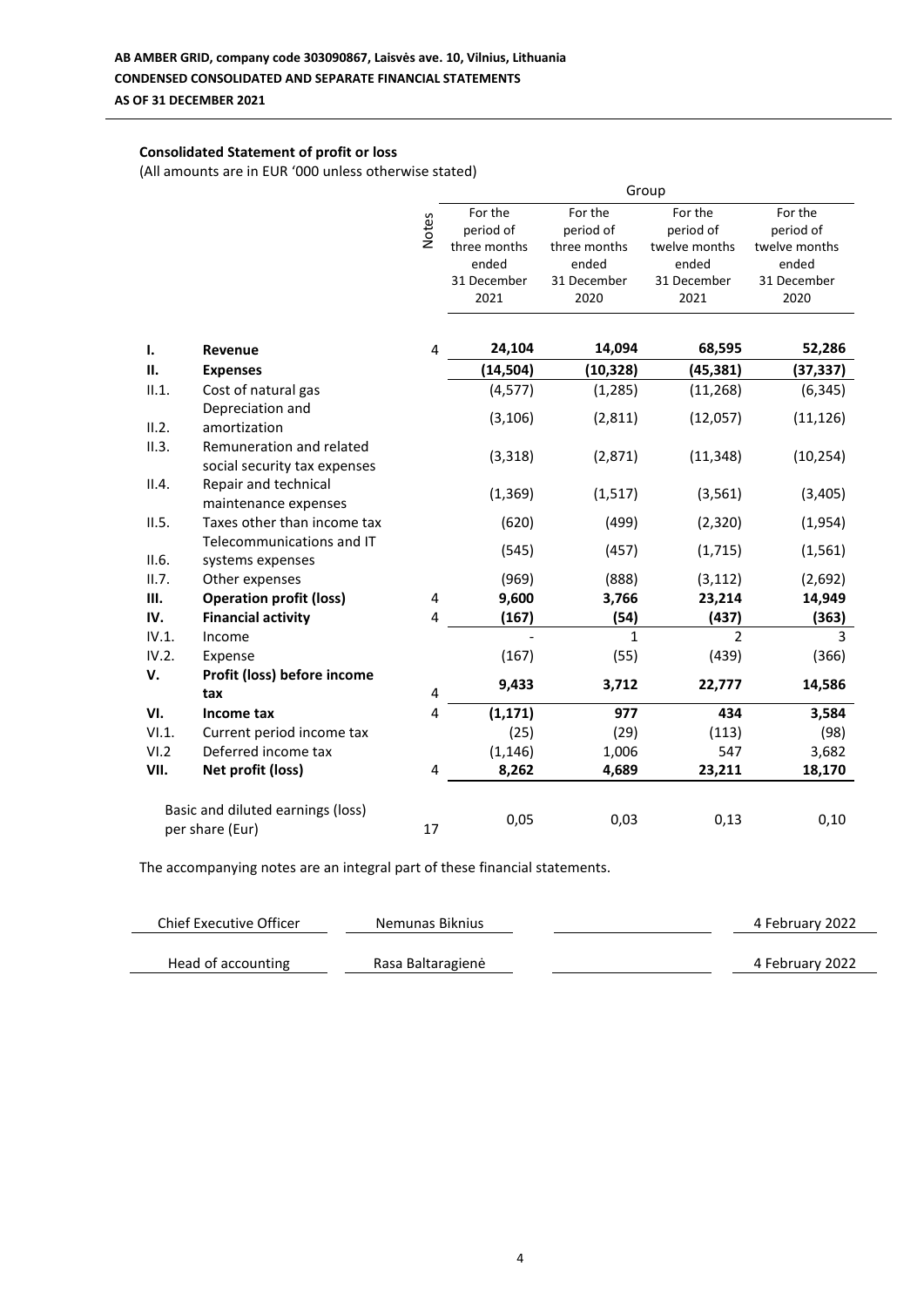### **Consolidated Statement of comprehensive income**

(All amounts are in EUR '000 unless otherwise stated)

|     |                                   | Group                 |                       |                        |                        |  |
|-----|-----------------------------------|-----------------------|-----------------------|------------------------|------------------------|--|
|     |                                   | For the<br>period of  | For the<br>period of  | For the<br>period of   | For the<br>period of   |  |
|     |                                   | three months<br>ended | three months<br>ended | twelve months<br>ended | twelve months<br>ended |  |
|     |                                   | 31 December<br>2021   | 31 December<br>2020   | 31 December<br>2021    | 31 December<br>2020    |  |
| Ι.  | Net profit (loss)                 | 8,262                 | 4,689                 | 23,211                 | 18,170                 |  |
| II. | Total comprehensive income (loss) | 8,262                 | 4,689                 | 23,211                 | 18,170                 |  |

| Chief Executive Officer | Nemunas Biknius   | 4 February 2022 |
|-------------------------|-------------------|-----------------|
|                         |                   |                 |
| Head of accounting      | Rasa Baltaragienė | 4 February 2022 |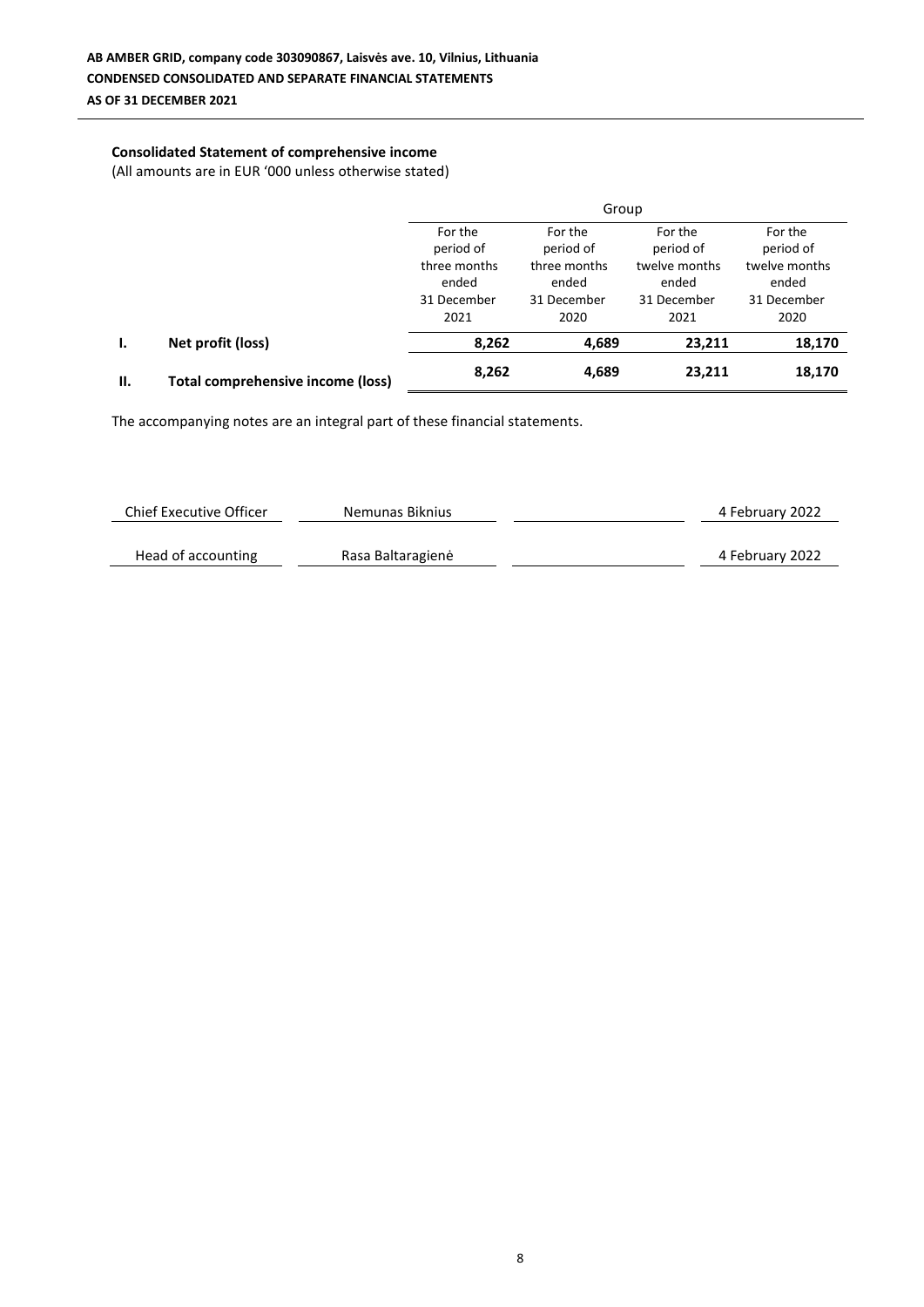### **Company's statement of profit or loss**

(All amounts are in EUR '000 unless otherwise stated)

|       |                                                          | Company        |                                               |                                               |                                                |                                                |
|-------|----------------------------------------------------------|----------------|-----------------------------------------------|-----------------------------------------------|------------------------------------------------|------------------------------------------------|
|       |                                                          |                | For the<br>period of<br>three months<br>ended | For the<br>period of<br>three months<br>ended | For the<br>period of<br>twelve months<br>ended | For the<br>period of<br>twelve months<br>ended |
|       |                                                          | <b>Notes</b>   | 31 December                                   | 31 December                                   | 31 December                                    | 31 December                                    |
|       |                                                          |                | 2021                                          | 2020                                          | 2021                                           | 2020                                           |
| Ι.    | Revenue                                                  | $\overline{4}$ | 23,657                                        | 13,606                                        | 66,973                                         | 50,831                                         |
| П.    | <b>Expenses</b>                                          |                | (14, 151)                                     | (10, 144)                                     | (44, 448)                                      | (36, 674)                                      |
| II.1. | Cost of natural gas                                      |                | (4, 577)                                      | (1, 285)                                      | (11, 268)                                      | (6, 345)                                       |
| II.2. | Depreciation and<br>amortization                         |                | (3,062)                                       | (2,762)                                       | (11,882)                                       | (10, 934)                                      |
| II.3. | Remuneration and related<br>social security tax expenses |                | (3, 202)                                      | (2,777)                                       | (10, 898)                                      | (9,905)                                        |
| II.4. | Repair and technical<br>maintenance expenses             |                | (1, 369)                                      | (1, 517)                                      | (3, 561)                                       | (3,405)                                        |
| II.5. | Taxes other than income tax                              |                | (620)                                         | (499)                                         | (2, 318)                                       | (1,953)                                        |
|       | Telecommunications and IT                                |                | (519)                                         | (436)                                         | (1,625)                                        | (1,483)                                        |
| II.6. | systems expenses                                         |                |                                               |                                               |                                                |                                                |
| II.7. | Other expenses                                           |                | (802)                                         | (868)                                         | (2,896)                                        | (2,649)                                        |
| Ш.    | <b>Operation profit (loss)</b>                           | 4              | 9,506                                         | 3,462                                         | 22,525                                         | 14,157                                         |
| IV.   | <b>Financial activity</b>                                | 4              | (141)                                         | (53)                                          | 92                                             | (360)                                          |
| IV.1. | Income                                                   |                |                                               | 1                                             | 480                                            | $\overline{3}$                                 |
| IV.2. | Expense                                                  |                | (141)                                         | (54)                                          | (388)                                          | (363)                                          |
| V.    | Profit (loss) before income                              |                | 9,365                                         | 3,409                                         | 22,617                                         | 13,797                                         |
|       | tax                                                      | 4              |                                               |                                               |                                                |                                                |
| VI.   | Income tax                                               | 4              | (1, 146)                                      | 1,006                                         | 547                                            | 3,635                                          |
| VI.1. | Current period income tax                                |                |                                               |                                               |                                                | (47)                                           |
| VI.2  | Deferred income tax                                      |                | (1, 146)                                      | 1,006                                         | 547                                            | 3,682                                          |
| VII.  | Net profit (loss)                                        | 4              | 8,219                                         | 4,415                                         | 23,164                                         | 17,432                                         |
|       | Basic and diluted earnings (loss)                        |                | 0,05                                          | 0,02                                          | 0,13                                           | 0,10                                           |
|       | per share (Eur)                                          | 17             |                                               |                                               |                                                |                                                |

| Chief Executive Officer | Nemunas Biknius   | 4 February 2022 |
|-------------------------|-------------------|-----------------|
| Head of accounting      | Rasa Baltaragienė | 4 February 2022 |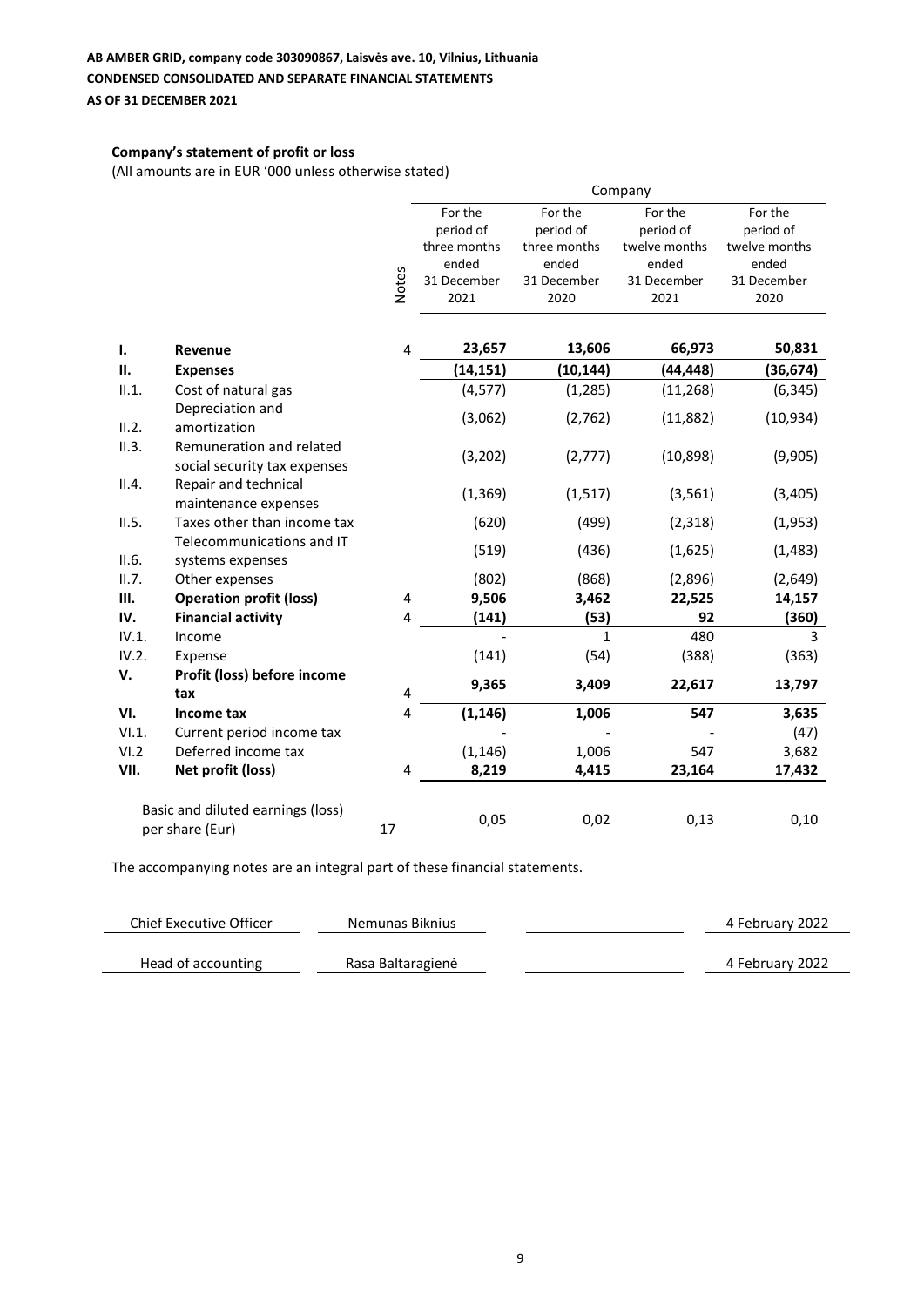### **Company's Statement of comprehensive income**

(All amounts are in EUR '000 unless otherwise stated)

|    |                                          | Company                                                              |                                                                      |                                                                       |                                                                       |  |
|----|------------------------------------------|----------------------------------------------------------------------|----------------------------------------------------------------------|-----------------------------------------------------------------------|-----------------------------------------------------------------------|--|
|    |                                          | For the<br>period of<br>three months<br>ended<br>31 December<br>2021 | For the<br>period of<br>three months<br>ended<br>31 December<br>2020 | For the<br>period of<br>twelve months<br>ended<br>31 December<br>2021 | For the<br>period of<br>twelve months<br>ended<br>31 December<br>2020 |  |
| Ι. | Net profit (loss)                        | 8,219                                                                | 4,415                                                                | 23,164                                                                | 17,432                                                                |  |
| Ш. | <b>Total comprehensive income (loss)</b> | 8,219                                                                | 4,415                                                                | 23,164                                                                | 17,432                                                                |  |

| Chief Executive Officer | Nemunas Biknius   | 4 February 2022 |
|-------------------------|-------------------|-----------------|
|                         |                   |                 |
| Head of accounting      | Rasa Baltaragienė | 4 February 2022 |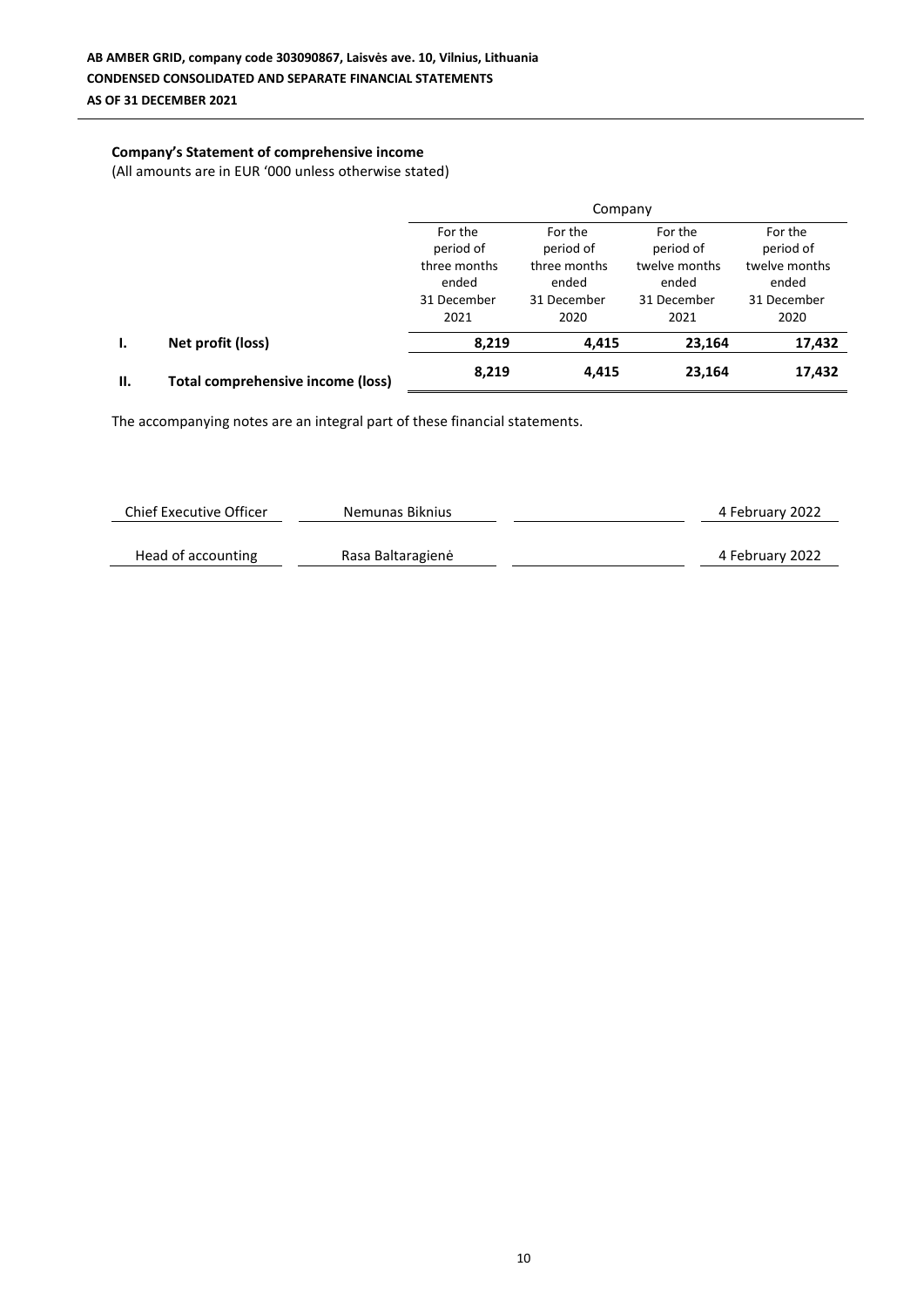# **Consolidated Statement of changes in equity**

(All amounts are in EUR '000 unless otherwise stated)

| Group                                 | Share<br>capital | Legal<br>reserve             | Other<br>reserves | Retained<br>earnings<br>(deficit) | Total   |
|---------------------------------------|------------------|------------------------------|-------------------|-----------------------------------|---------|
| Balance as of 31 December 2019        | 51,731           | 5,173                        | 69,465            | 10.291                            | 136,660 |
| Total comprehensive income (loss)     |                  |                              |                   | 18,170                            | 18,170  |
| Net profit (loss) for the year        |                  | $\overline{\phantom{a}}$     |                   | 18,170                            | 18,170  |
| Balance as of 31 December 2020        | 51,731           | 5,173                        | 69,465            | 28,461                            | 154,830 |
| Formed reserves                       |                  | 37                           | 28,040            | (28,077)                          |         |
| <b>Dividends</b>                      |                  | $\qquad \qquad \blacksquare$ |                   |                                   |         |
| Total comprehensive income (loss)     |                  | $\qquad \qquad \blacksquare$ |                   | 23,211                            | 23,211  |
| Net profit (loss) for the year        |                  | $\overline{\phantom{0}}$     |                   | 23,211                            | 23,211  |
| <b>Balance as of 31 December 2021</b> | 51,731           | 5,210                        | 97,505            | 23.594                            | 178.040 |

| Chief Executive Officer | Nemunas Biknius   | 4 February 2022 |
|-------------------------|-------------------|-----------------|
|                         |                   |                 |
| Head of accounting      | Rasa Baltaragienė | 4 February 2022 |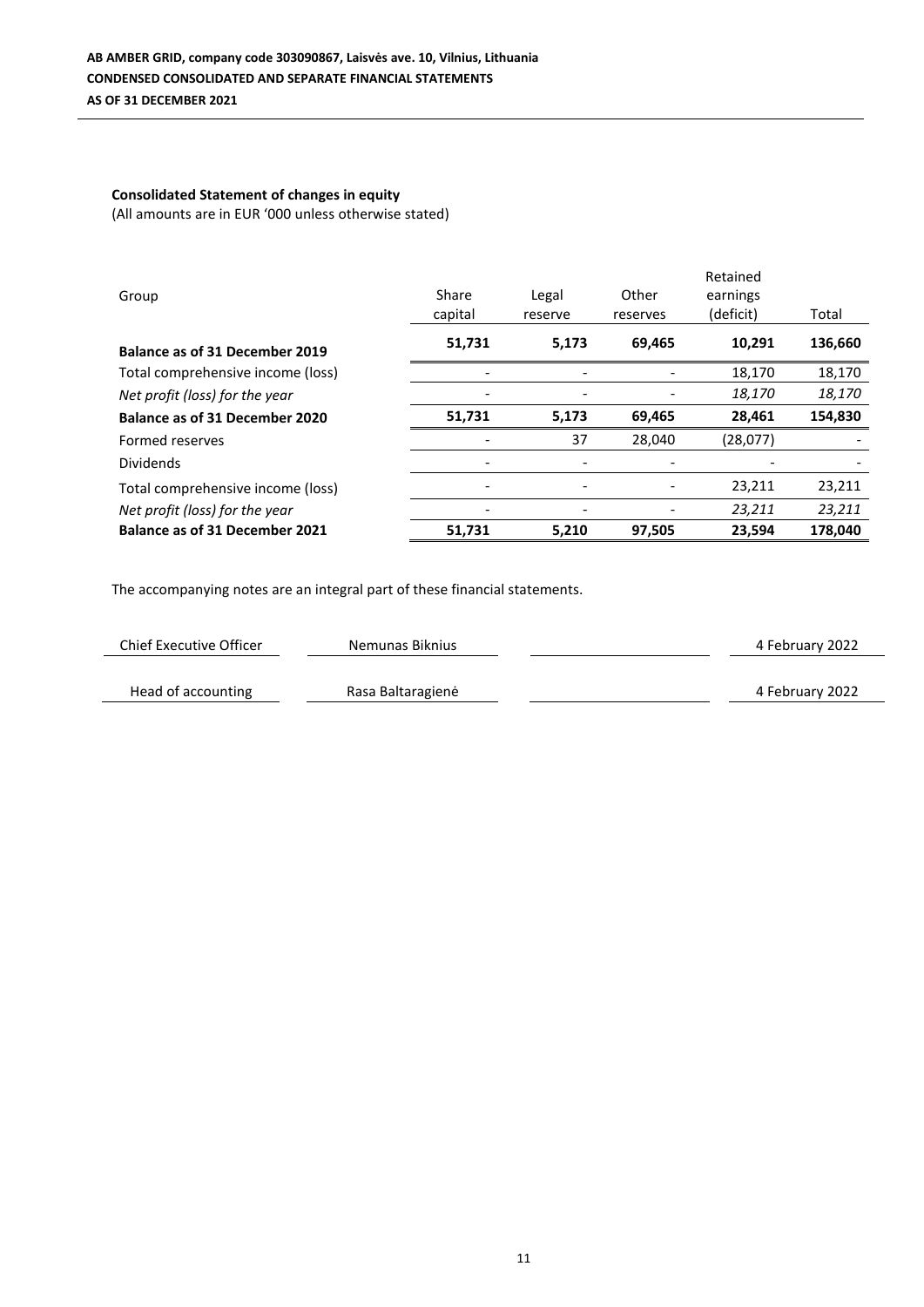## **Company's Statement of changes in equity**

(All amounts are in EUR '000 unless otherwise stated)

| Company                               | Share<br>capital | Legal<br>reserve             | Other<br>reserves | Retained<br>earnings<br>(deficit) | Total   |
|---------------------------------------|------------------|------------------------------|-------------------|-----------------------------------|---------|
| <b>Balance as of 31 December 2019</b> | 51,731           | 5,173                        | 69,465            | 10,609                            | 136,978 |
| Total comprehensive income (loss)     |                  | $\overline{\phantom{a}}$     |                   | 17,432                            | 17,432  |
| Net profit (loss) for the year        |                  |                              |                   | 17,432                            | 17,432  |
| Balance as of 31 December 2020        | 51,731           | 5,173                        | 69,465            | 28,041                            | 154,410 |
| Formed reserves                       |                  |                              | 28,040            | (28,040)                          |         |
| <b>Dividends</b>                      |                  |                              |                   |                                   |         |
| Total comprehensive income (loss)     |                  |                              |                   | 23,164                            | 23,164  |
| Net profit (loss) for the year        |                  | $\qquad \qquad \blacksquare$ |                   | 23,164                            | 23,164  |
| <b>Balance as of 31 December2021</b>  | 51,731           | 5,173                        | 97,505            | 23,164                            | 177,573 |

| Chief Executive Officer | Nemunas Biknius   |  | 4 February 2022 |
|-------------------------|-------------------|--|-----------------|
|                         |                   |  |                 |
| Head of accounting      | Rasa Baltaragienė |  | 4 February 2022 |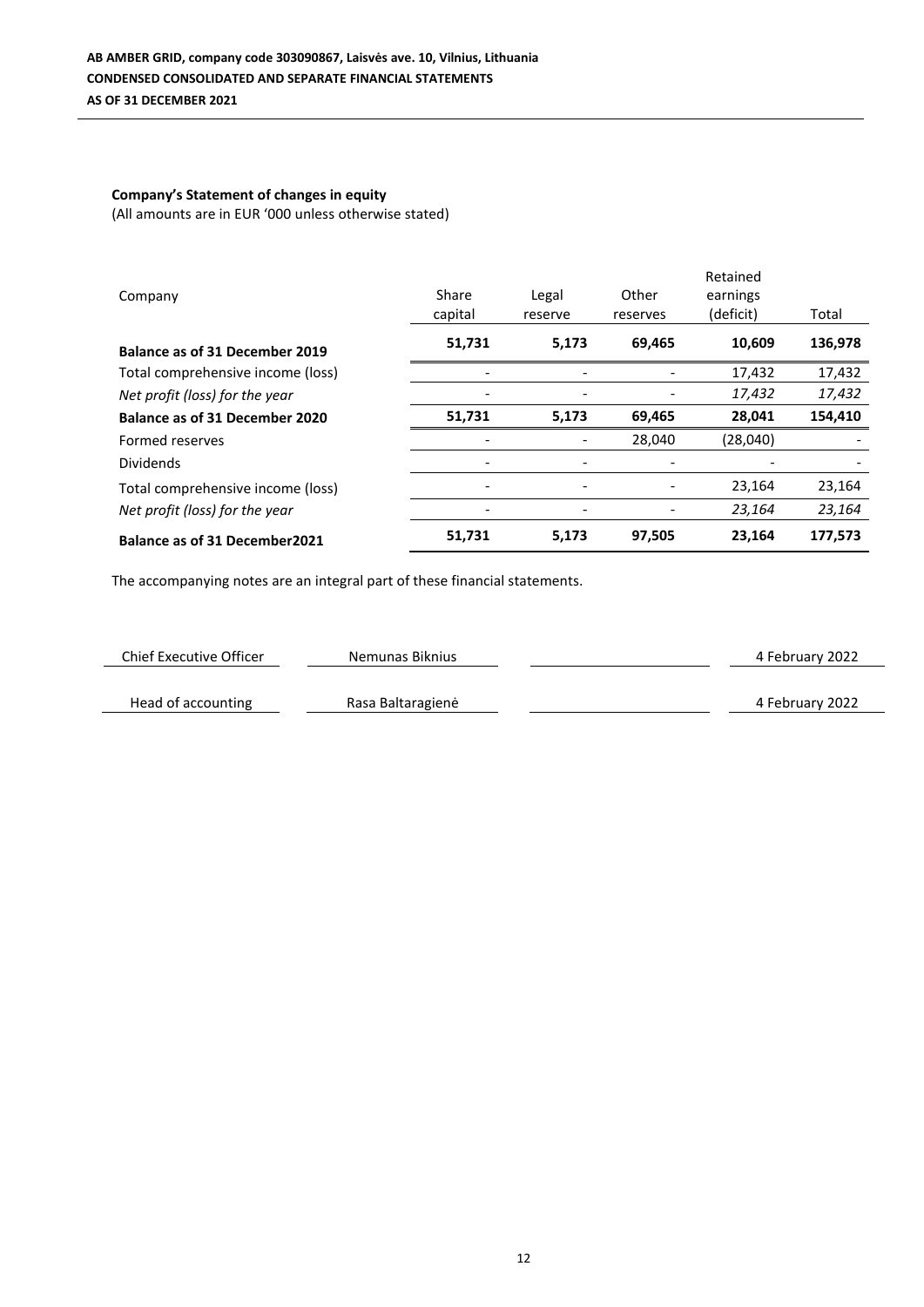### **Consolidated and separate Statement of cash flows**

(All amounts are in EUR '000 unless otherwise stated)

|       |                                                                                                                        |              | Group                                                                 |                                                                       | Company                                                               |                                                                       |
|-------|------------------------------------------------------------------------------------------------------------------------|--------------|-----------------------------------------------------------------------|-----------------------------------------------------------------------|-----------------------------------------------------------------------|-----------------------------------------------------------------------|
|       |                                                                                                                        | <b>Notes</b> | For the<br>period of<br>twelve months<br>ended<br>31 December<br>2021 | For the<br>period of<br>twelve months<br>ended 31<br>December<br>2020 | For the<br>period of<br>twelve months<br>ended 31<br>December<br>2021 | For the<br>period of<br>twelve months<br>ended 31<br>December<br>2020 |
| Ι.    | Cash flows from operating activities                                                                                   |              |                                                                       |                                                                       |                                                                       |                                                                       |
| 1.1.  | Net profit (loss)<br>Adjustments for non-cash items and other<br>corrections:                                          | 4            | 23,211                                                                | 18,170                                                                | 23,164                                                                | 17,432                                                                |
| 1.2.  | Depreciation and amortisation                                                                                          | 4            | 12,057                                                                | 11,126                                                                | 11,882                                                                | 10,934                                                                |
| 1.3.  | Loss (profit) on disposal and write-off of                                                                             |              |                                                                       |                                                                       |                                                                       |                                                                       |
| 1.4.  | property, plant and equipment, doubtful<br>trade receivables and inventories<br>Impairment (reversal of impairment) of |              | (115)                                                                 | (108)                                                                 | (115)                                                                 | (123)                                                                 |
|       | property, plant and equipment, financial<br>assets, doubtful trade receivables and<br>inventories                      |              | 142                                                                   | (39)                                                                  | 48                                                                    | (39)                                                                  |
| 1.5.  | Income tax expenses (benefit)                                                                                          | 4            | (434)                                                                 | (3,584)                                                               | (547)                                                                 | (3,635)                                                               |
| 1.6.  | Interest (income)                                                                                                      |              |                                                                       |                                                                       |                                                                       |                                                                       |
| 1.7.  | Interest expenses                                                                                                      |              | 437                                                                   | 294                                                                   | 386                                                                   | 291                                                                   |
| 1.8.  | Dividend (income)                                                                                                      |              |                                                                       |                                                                       | (478)                                                                 |                                                                       |
| 1.9.  | Income of grants                                                                                                       |              | (144)                                                                 |                                                                       | (144)                                                                 |                                                                       |
| 1.10. | Elimination of other non-cash items                                                                                    |              | 2                                                                     |                                                                       | 2                                                                     |                                                                       |
|       | Changes in working capital:                                                                                            |              |                                                                       |                                                                       |                                                                       |                                                                       |
| 1.11. | Decrease (increase) in inventories                                                                                     |              | (6,047)                                                               | 294                                                                   | (6,047)                                                               | 294                                                                   |
| 1.12. | (Increase) decrease in trade receivables                                                                               |              | (13, 579)                                                             | (2,010)                                                               | (4, 910)                                                              | 14                                                                    |
| 1.13. | (Increase) decrease in other receivables and<br>prepayments                                                            |              | (214)                                                                 | 3,685                                                                 | (214)                                                                 | 3,688                                                                 |
| 1.14. | (Decrease) increase in trade payables                                                                                  |              | 24,682                                                                | 62                                                                    | 2,923                                                                 | 560                                                                   |
| 1.15. | (Decrease) increase in other payables and<br>current liabilities                                                       |              | 32,461                                                                | (11, 286)                                                             | 4,167                                                                 | (3,952)                                                               |
| 1.16. | (Increase) decrease in other financial assets                                                                          |              | (42, 868)                                                             | 9,974                                                                 | (1, 302)                                                              | $\mathbf{1}$                                                          |
| 1.17. | Income tax (paid)                                                                                                      |              | (523)                                                                 | (1,906)                                                               | (472)                                                                 | (1,906)                                                               |
|       | Net cash flows from operating activities                                                                               |              | 29,068                                                                | 24,672                                                                | 28,343                                                                | 23,559                                                                |
| П.    | Cash flows from investing activities                                                                                   |              |                                                                       |                                                                       |                                                                       |                                                                       |
| II.1. | (Acquisition) of property, plant and<br>equipment and intangible assets                                                |              | (48, 448)                                                             | (86, 315)                                                             | (48, 410)                                                             | (86, 136)                                                             |
| II.2. | Proceeds on disposal of property, plant and<br>equipment                                                               |              | 169                                                                   | 173                                                                   | 169                                                                   | 173                                                                   |
| II.3. | Grants received                                                                                                        |              | 35,052                                                                | 15,065                                                                | 35,052                                                                | 15,065                                                                |
| II.4. | Loans granted (repayments received)                                                                                    |              |                                                                       |                                                                       |                                                                       |                                                                       |
| II.5. | Interest received                                                                                                      |              |                                                                       |                                                                       |                                                                       |                                                                       |
| II.6. | Dividends received                                                                                                     |              |                                                                       |                                                                       | 478                                                                   |                                                                       |
|       | Net cash flows (used) in investing activities                                                                          |              | (13, 227)                                                             | (71, 077)                                                             | (12, 711)                                                             | (70, 898)                                                             |

The accompanying notes are an integral part of these financial statements. (cont'd on the next page)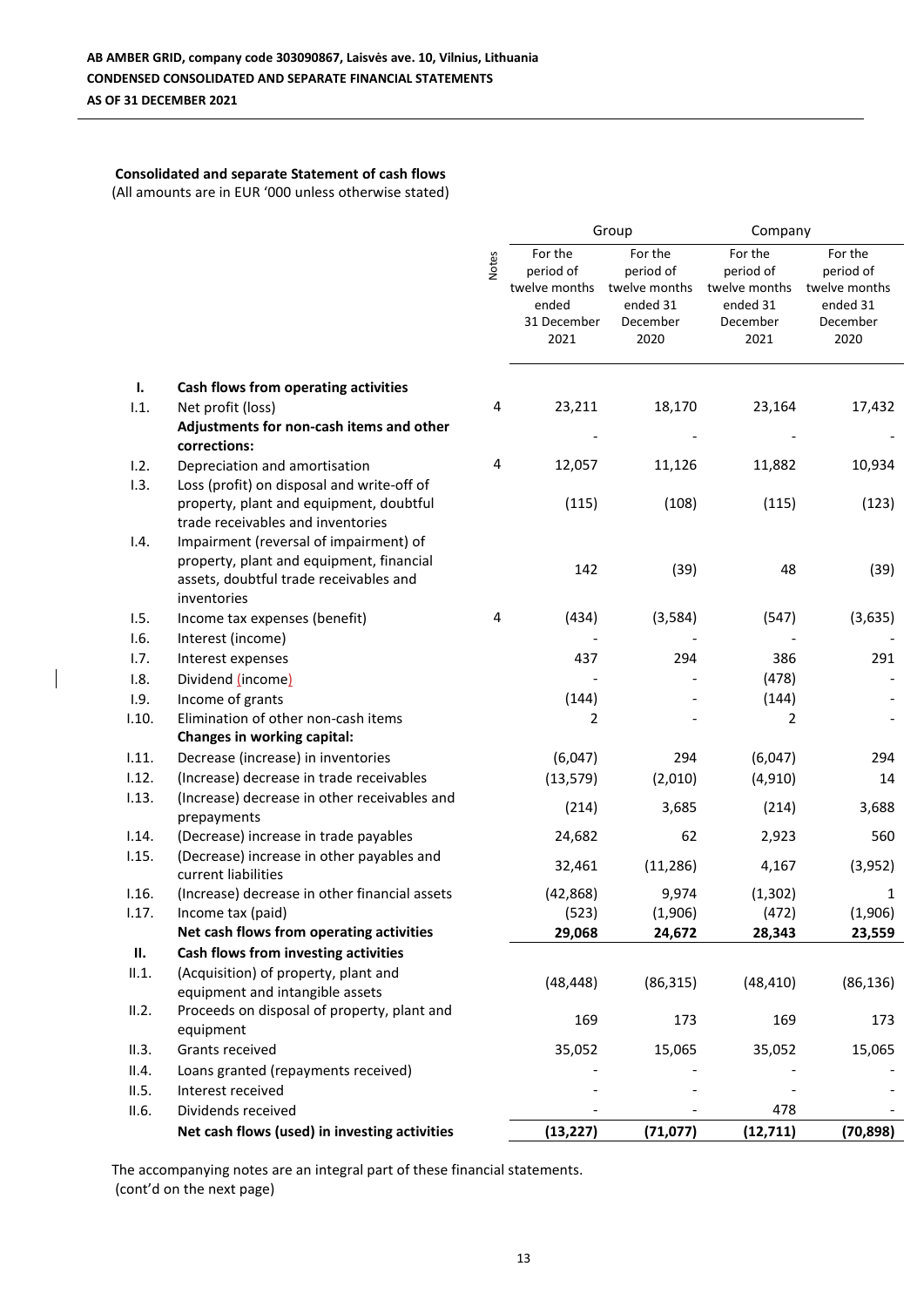### **Consolidates and separate statements of cash flows (cont'd)**

(All amounts are in EUR '000 unless otherwise stated)

|        |                                                 |       | Group                                                                 |                                                                       | Company                                                               |                                                                       |
|--------|-------------------------------------------------|-------|-----------------------------------------------------------------------|-----------------------------------------------------------------------|-----------------------------------------------------------------------|-----------------------------------------------------------------------|
|        |                                                 | Notes | For the<br>period of<br>twelve months<br>ended 31<br>December<br>2021 | For the<br>period of<br>twelve months<br>ended 31<br>December<br>2020 | For the<br>period of<br>twelve months<br>ended 31<br>December<br>2021 | For the<br>period of<br>twelve months<br>ended 31<br>December<br>2020 |
|        |                                                 |       |                                                                       |                                                                       |                                                                       |                                                                       |
| III.   | Cash flows from financing activities            |       |                                                                       |                                                                       |                                                                       |                                                                       |
| III.1. | Dividends (paid)                                |       |                                                                       | (3)                                                                   |                                                                       | (3)                                                                   |
| III.2. | Proceeds from borrowings                        |       |                                                                       | 60,000                                                                |                                                                       | 60,000                                                                |
| III.3. | (Repayments) of borrowings                      |       | (10, 174)                                                             | (13, 798)                                                             | (10, 174)                                                             | (13, 618)                                                             |
| III.4. | Change in overdraft                             |       | (4, 568)                                                              | 1,580                                                                 | (4, 568)                                                              | 1,580                                                                 |
| III.5. | Interest (paid)                                 |       | (540)                                                                 | (424)                                                                 | (489)                                                                 | (421)                                                                 |
| III.6. | Liabilities settled in relation to right-of-use |       |                                                                       |                                                                       |                                                                       |                                                                       |
|        | assets                                          |       | (420)                                                                 | (416)                                                                 | (392)                                                                 | (393)                                                                 |
| III.7. | Other cash flows from financing activities      |       |                                                                       |                                                                       |                                                                       |                                                                       |
|        | Net cash flows from (used in) financing         |       |                                                                       |                                                                       |                                                                       |                                                                       |
|        | activities                                      |       | 15,702                                                                | 46,939                                                                | (15, 623)                                                             | 47,145                                                                |
| IV.    | Net increase (decrease) in cash and cash        |       |                                                                       |                                                                       |                                                                       |                                                                       |
|        | equivalents                                     |       | 153                                                                   | 534                                                                   | 9                                                                     | (194)                                                                 |
| v.     | Cash and cash equivalents at the beginning      |       |                                                                       |                                                                       |                                                                       |                                                                       |
|        | of the year                                     |       | 767                                                                   | 233                                                                   | 3                                                                     | 197                                                                   |
| VI.    | Cash and cash equivalents at the end of the     |       |                                                                       |                                                                       |                                                                       |                                                                       |
|        | year                                            |       | 906                                                                   | 767                                                                   | 12                                                                    | 3                                                                     |

<sup>1)</sup> The comparative figures have been restated for changes in accounting policy of revenue from connection fees of new consumers; see Note 19 for a detailed disclosure of the restatement effects.

| Chief Executive Officer | Nemunas Biknius   | 4 February 2022 |
|-------------------------|-------------------|-----------------|
|                         |                   |                 |
| Head of accounting      | Rasa Baltaragienė | 4 February 2022 |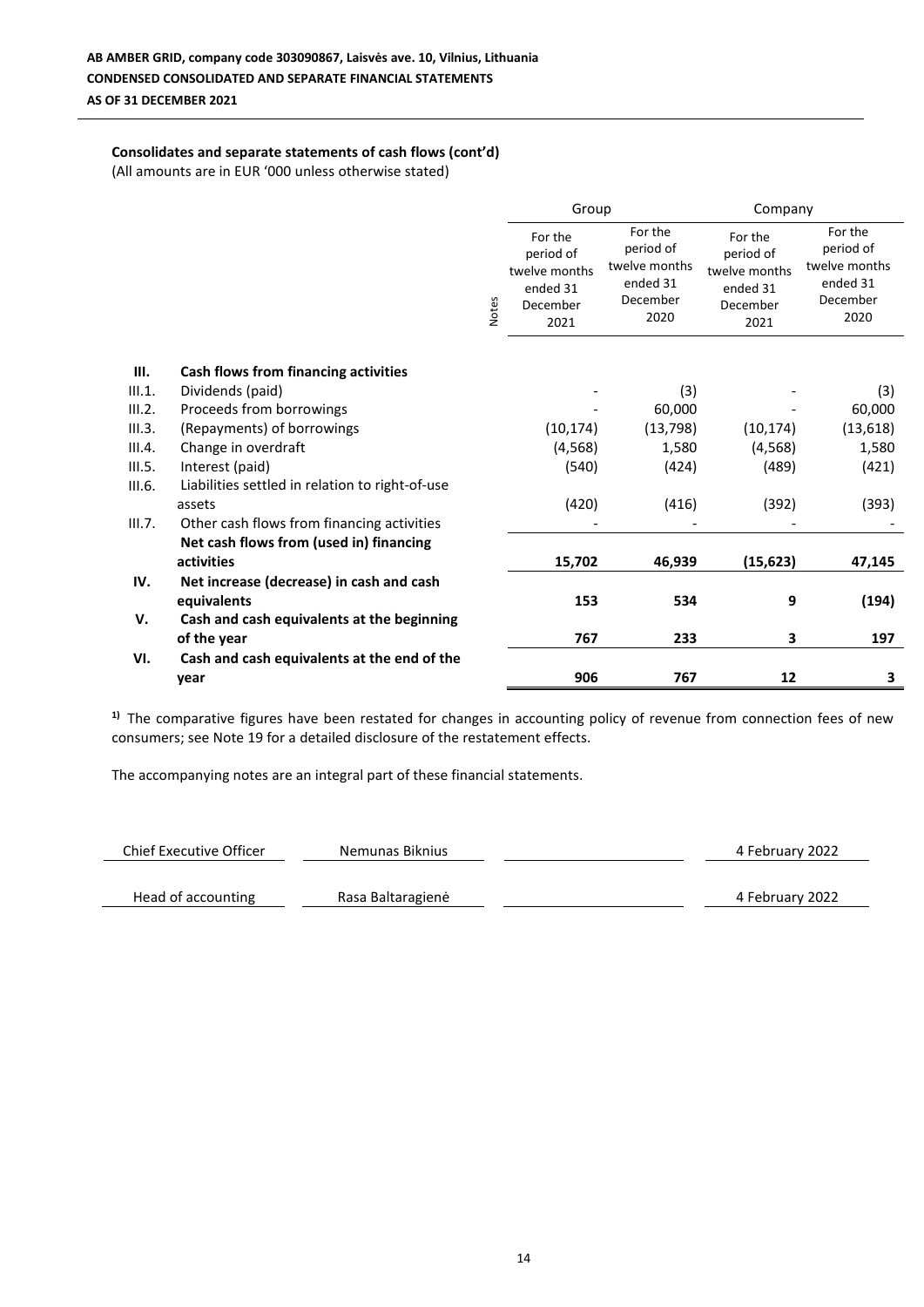### **Notes to the consolidated and separate financial Statements**

(All amounts are in EUR '000 unless otherwise stated)

### **1 General information**

The consolidated financial statements disclose the financial position and performance of the AB Amber Grid (hereinafter referred to as the 'Company') and the Group which consists of AB Amber Grid and its subsidiary UAB GET Baltic (hereinafter together referred to as the 'Group').

AB Amber Grid was registered on 25 June 2013 after the spin-off from AB Lietuvos Dujos of the natural gas transmission activity with respective assets, rights and obligations attributed to the activity in question. The Company's operations date back to 1 August 2013.

On 10 April 2015, upon the obtaining of a positive decision from the European Commission, the National Energy Regulatory Council (before National Commission for Energy Control and Prices) issued in respect of the Company an open-ended License No. L2-3 (GDP) for the engagement in the Transmission System Operator's activity within the territory of Lithuania.

The Company is engaged in the natural gas transmission system operator's activity and provides to system users, other operators, and gas market players the following services:

- transmission of natural gas in the territory of the Republic of Lithuania;
- balancing of natural gas flows in the transmission system;
- administration of the funds intended to compensate for the installation and fixed operating costs of the Liquefied Natural Gas Terminal, its infrastructure and connector and, as from 2016, for reasonable costs of the designated supplier for the supply of an obligatory quantity of liquefied natural gas.

On 1 October 2021, the company has changed its registered office address. As of the specified date, the registered office address of AB Amber Grid is Laisvės ave. 10, Vilnius, Lithuania.

On 31 December 2021, the Company had 110 contracts for natural gas transmission services with the users of natural gas transmission system (natural gas customers, natural gas distribution system operators, natural gas supply companies that supply gas up to customers systems). In addition, Company had entered into natural gas balancing agreements with 1 natural gas trade companies that trade natural gas, but do not use Company's transmission system infrastructure.

The Company's largest shareholder is UAB EPSO-G (www.epsog.lt). The rights and obligations of the sole shareholder of the management company UAB EPSO - G are implemented by the Ministry of Energy of the Republic of Lithuania.

Since 1 August 2013, the Company's shares have been traded on a stock exchange; they are listed on the Baltic Secondary Trading List of NASDAQ OMX Vilnius Stock Exchange (ISIN code LT0000128696, instrument AMG1L, LEI code 097900BGMP0000061061).

As of 31 of December 2021 and 31 December 2020, the Company's shareholders were as follows:

|                                     | Number of shares owned | Ownership share (percent) |
|-------------------------------------|------------------------|---------------------------|
| UAB EPSO-G (Company Code 302826889, |                        |                           |
| Gedimino ave. 20, Vilnius)          | 172,279,125            | 96,58                     |
| Other shareholders                  | 6,103,389              | 3.42                      |
|                                     | 178,382,514            | 100,00                    |

The Company's share capital amounts to EUR 51,730,929.06. It is divided into 178,382,514 ordinary registered shares with par value of EUR 0.29 each.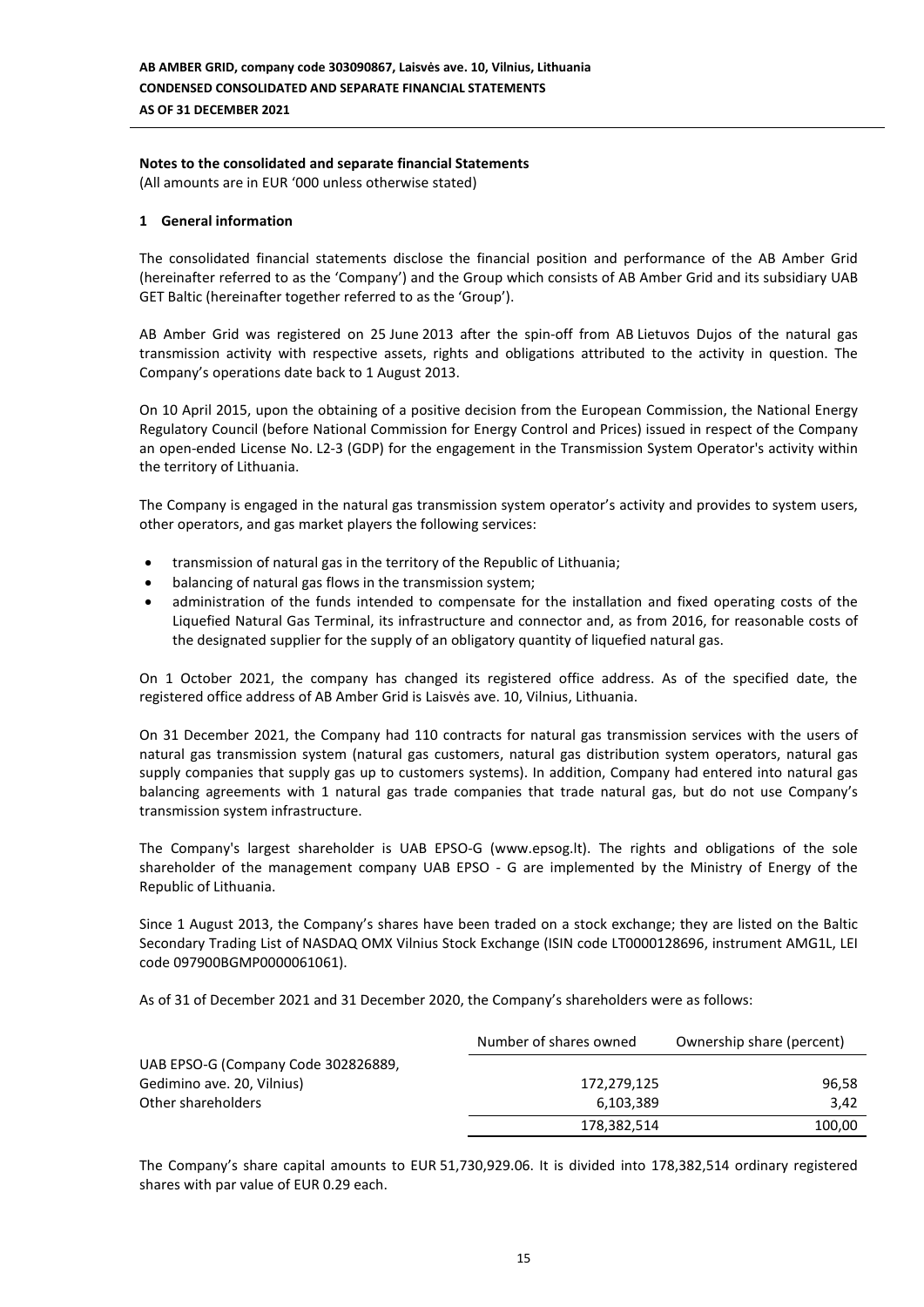| Company               | Company   | Registered address of                | Stake of shares held as | Stake of shares held as |
|-----------------------|-----------|--------------------------------------|-------------------------|-------------------------|
|                       | code      | the company                          | of 31 December 2021     | of 31 December 2020     |
| <b>UAB GET Baltic</b> | 302861178 | Geležinio Vilko st. 18 A,<br>Vilnius | 100 percent             | 100 percent             |

GET Baltic is a Joint Stock Company registered in the Republic of Lithuania. The Company was registered in the Register of Legal Entities on 13 September 2012.The Company is the sole shareholder of GET Baltic, which owns 100% of the authorized capital. On 31 December 2021 and on 31 December 2020 the share capital of GET Baltic was valued of EUR 580,450 and it consists of 3,055,000 ordinary registered shares with a nominal value of EUR 0,19.

GET Baltic is a licensed natural gas market operator with a status of Registered Reporting Mechanism status provided by the ACER. The Company administrates the electronic trading system for trading spot and forward natural gas products with physical delivery in the market areas located in Lithuania, Latvia, and Estonia. The Company also provides the following services to wholesale natural gas market participants:

- Providing REMIT data to the ACER;
- Providing inside information;
- Distribution of indirect natural gas transmission capacity at interconnection points between the Baltic States;
- Organizing LNG auction;
- Announcement of balancing marginal pricing.

On 31 December 2021 Get Baltic had 97 registered stock exchange participants.

On 31 December 2021 the average number of employees of the Group and the Company consisted of 332 (as at 31 December 2020 – 325); on 31 December 2021 the average number of employees of the Company consisted of 321 employees (as at 31 December 2020 – 318).

### **2 Accounting principles**

The financial statements present the figures in thousands of euros. The financial year of the Group and the Company coincides with the calendar year.

These condensed interim consolidated and separate financial statements, including the statements of financial position and statement of profit or loss, statements of comprehensive income, cash flow statement and the statements of changes in equity for the period ended 31 December 2021 have not been audited. The consolidated and separate financial statements for the period ended 31 December 2020 have been audited and prepared in accordance with International Financial Reporting Standards (IFRS).

For a better understanding of the information presented in these financial statements, these condensed financial statements should be read together with the annual consolidate and separate financial statements for the period ended 31 December 2020. PricewatehouseCoopers UAB carried out an audit of Consolidated and separate Financial Statements for the period ended on 31 December 2020.

The Group's and separate condensed interim consolidated financial statements as of 31 December 2021 were prepared in accordance with International Accounting Standard 34 *Interim Financial Reporting*. The Group and the Company have been following the same accounting principles as the ones that were followed in the preparation of financial statements for the year 2020.

The statements were prepared based on an acquisition cost, excluding tangible fixed assets, which were presented at revalued amount.

In accordance with the accounting principles of fixed assets of EPSO–G UAB group companies, assets are accounted at revalued amount deducting accumulated depreciation and impairment losses, whereas grants are accounted for by reducing the carrying amount of the related asset.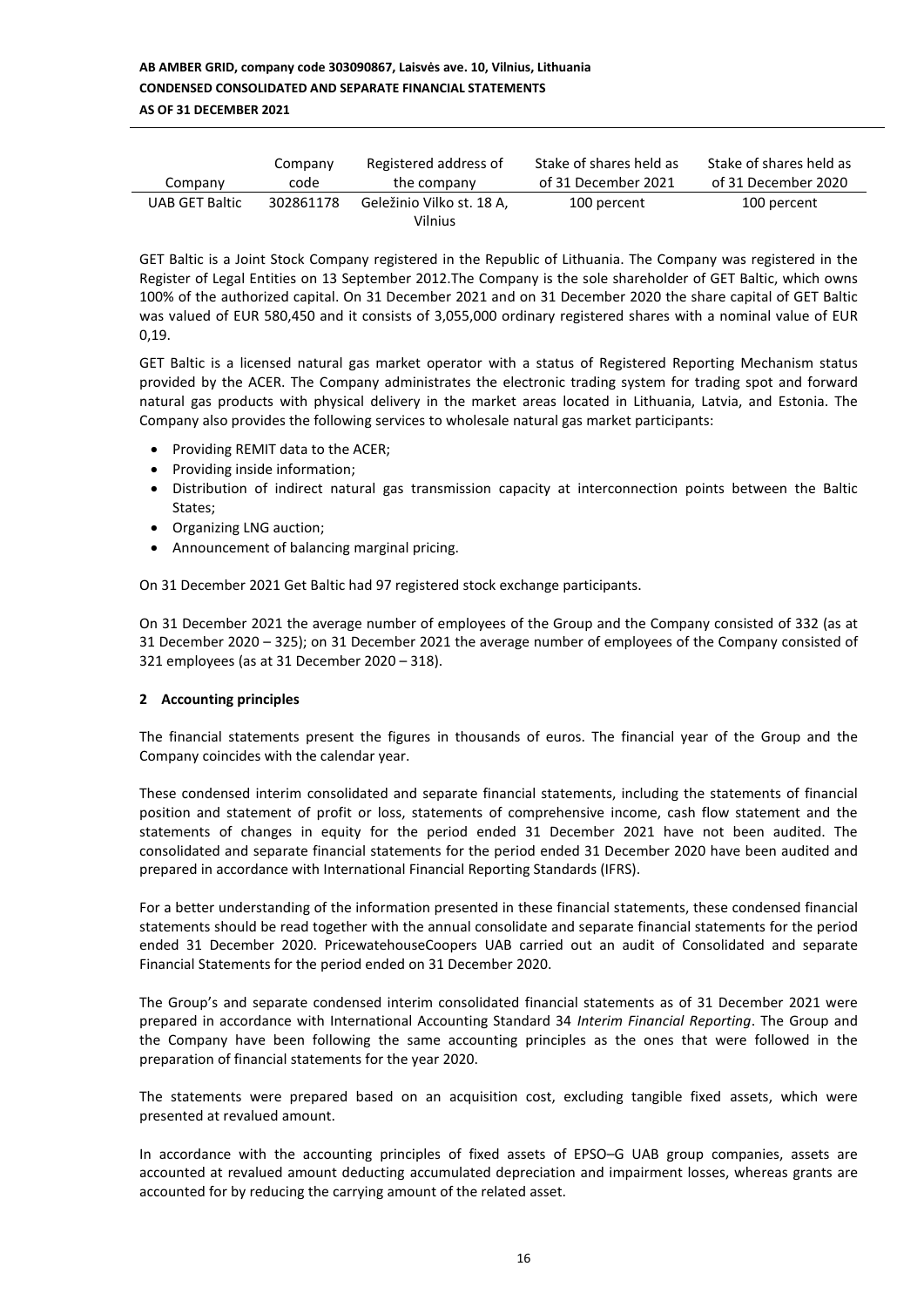### **3 Accounting estimates and assumptions**

The preparation of financial statements in conformity with International Financial Reporting Standards requires management to make estimates and assumptions that affect the reported amounts of assets, liabilities, income and expenses and disclosure of contingencies. Future events may occur which may cause the assumptions used in arriving at the estimates to change. The effect of any changes in estimates will be recorded in the financial statements, when determinable.

### **3.1. COVID-19 impact on key accounting estimates, assumptions and estimation uncertainties**

During the assessment of coronavirus (COVID-19) pandemic and quarantine situations impact on Group and Company's activity, the Company's management identified the following aspects and preventive actions, that were taken to reduce the impact of pandemic situation:

According to the data as at 31 December 2021, the immunization of the Company's and the Group's employees respectively accounted for 90-100%. Although the level of immunization is high enough, due to the threat of spread of the coronavirus (COVID-19) during the pandemic period the Group and the Company reviewed and implemented the following business continuity and preventive measures: appointed employees responsible for monitoring and reporting the situation to the Company's management; identified business units and employees undertaking the critical functions and administrating the main systems; planned technical and substitution measures in case of spread of the virus. The Company continuously reviews its emergency management plan and carries out preparatory works for ensuring continuity of the critical functions.

In the opinion of the Company, the other factors (air temperature in the cold period of the year, prices of natural gas in the market) have a more significant impact on the demand for natural gas transmission services and the transmission volumes than the restrictions imposed as a result of a pandemic and quarantine situation. No significant adverse effects of COVID-19 were identified during the monitoring of trading on the natural gas exchange operated by UAB GET Baltic. Natural gas sales volumes in 2021 was 10 percent higher than in the same period of the last year.

During the pandemic situation, the Group and the Company are assessing and updating on a continuous basis, the impact of factors related to coronavirus COVID-19 on the Group's and the Company's performance and results of operations. The potential disruptions or impacts are assessed on: (i) cash flows, (ii) the supply and demand of transmission services (iii) attracting of funding sources, (iv) potential infection by COVID-19 of employees fulfilling critical functions, (v) delays in fulfilment of projects.

Based on the analysis of information available as at the date of issue of the condensed financial statements about the COVID-19-related threats in the future, the Group and the Company did not identify any material circumstances that might cast doubt upon the Company's ability to continue as a going concern.

#### **Net book amount and useful life: property, plant and equipment and intangible assets**

According Company's management assessment no negative impact of coronavirus COVID-19 has been identified on the results of operations and cash flows, the Company's management believes there are no indications of impairment of property, plant and equipment. Even an adverse change in the results of operations or cash flows in a short term would not cause negative impact on the cash flows and impairment of PP&E in a long-term perspective due to the regulatory mechanism in place.

#### **Expected credit losses: financial assets**

Monitoring of the Company's key customers has not resulted in identification of any material negative impact of COVID-19.

The Company projects no liquidity or credit risk issues. The Company's key customers are large companies, which are often regulated and/or included into the list of risk-free companies. Due to the specific nature of the Company's customers, expected credit losses on receivables are assessed based on the level of credit risk. Debts with a high level of credit risk concentration or a significant increase in the probability of credit losses are assessed individually. The Company assessed the current and expected economic condition of its key customers, did not identify any significant variances, and the settlements were performed in an ordinary manner. The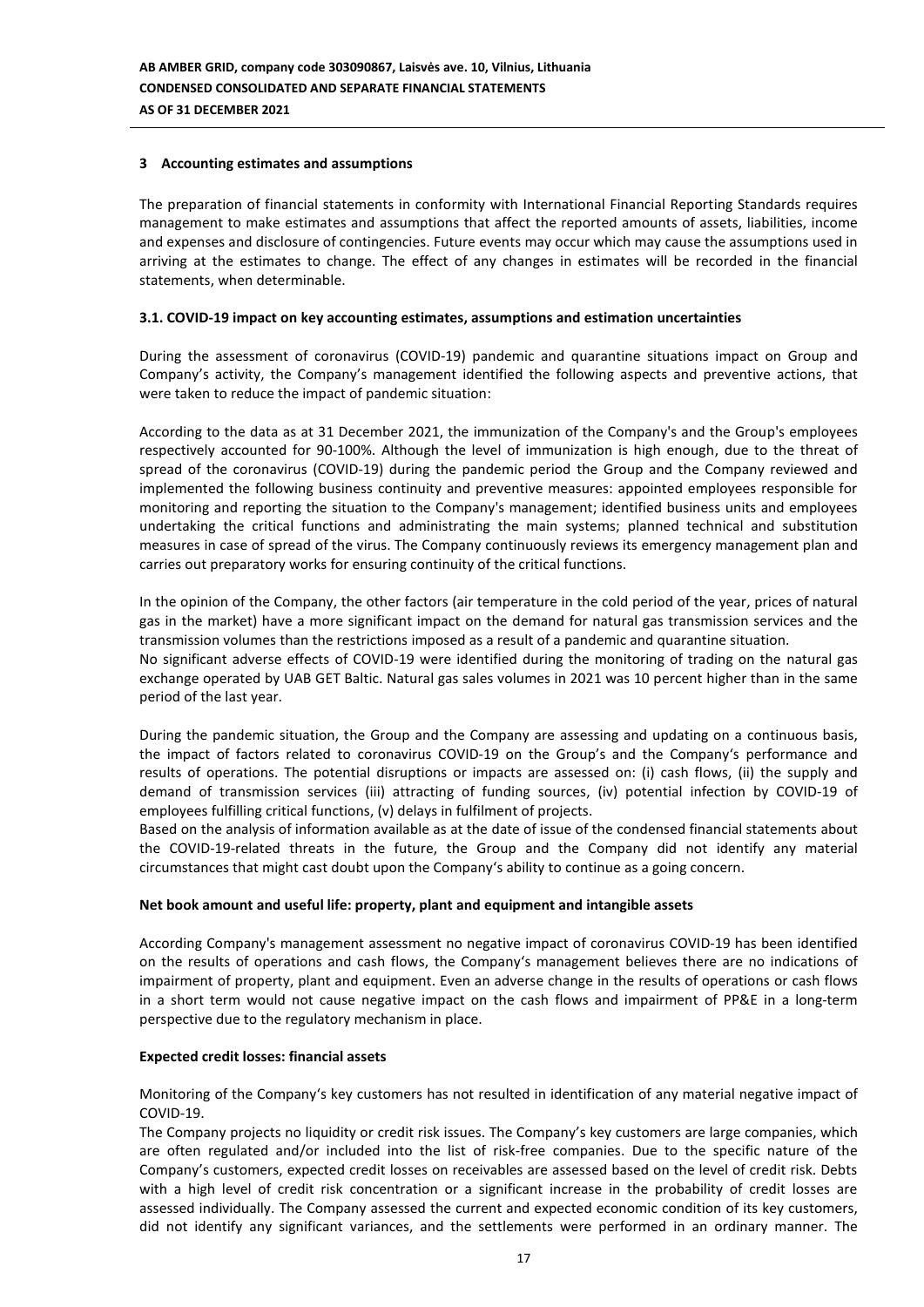expected credit losses remained at a similar level as in 2020. The Company plans to update its risk assessments regularly, upon changes in an economic environment, and takes measures to strengthen control over payments.

### **3.2. Provisions for easement and special land use conditions (protected areas)**

A provision for non-current liabilities for the obligation to register special land use conditions (protection zones) was formed for the first time in the financial statements for the period ended 31 December 2020.

When assessing the amount of the commitment, the expected term of its fulfilment is taken into account. The provision for the commitment to register the protected areas was recognised at a present value of the expected costs of registration of the special land use conditions (the protected areas), discounted over the term of fulfilment of the commitment.

As at 31 December 2021 the assumptions for forming the provision were not changed.

### **3.3. Recognition of new consumers connection revenue**

Preparing the financial statements for the period ended 31 December 2020, the accounting policy to recognition of revenue from connection of new customers has been changed. Connection fees on connection of new consumers are recognised as revenue over such period that reflects the best estimate of customer relationship, as opposed to the previously applied revenue recognition approach, when connection fees on connection of new consumers were recognised as revenue immediately. In the opinion of the Company's management, revenue from connection fees is linked directly to rendering of transmission service by the Company in future periods when assets created by the Company will be utilised, because the connection to the grid on its own, without future transmission services, does not provide benefit to a customer.

Preparing the financial statements for the period ended 31 December 2020 for the changes in accounting policy to recognition of revenue from connection fees of new consumers, a retrospective restatement was made for certain line items. As a result of a retrospective restatement, the unamortised part of the connection fee and additional connection fee paid under the contracts that had not been completed as of 1 January 2019 were recognised as a contract liability as at 1 January 2019. In 2021 year no new customers were connected to the natural gas transmission system. In accordance with the provisions of the accounting policy, the part of the connection fees for the reporting period has been recognized as income, reducing the contract liabilities under the new customer connection agreements.

### **4 Information by segments**

The Group singles out 2 operating segments: 1) natural gas transmission operations and 2) natural gas exchange operator activities.

All non-current assets of the Group are located in Lithuania, where the Company operates.

As of 31 December 2021, the Group generated 70 % (31 December 2020: 72 %) of its total revenue from the transmission services to system users in Lithuania, 27 % (31 December 2020: 25 %) of revenue totaled from transportation of gas to adjacent transmission systems, 2% (31 December 2020: 3%) of revenue originated from the revenue from services provided by the Natural Gas Exchange and 1 % from the provision of the other goods and services.

The Group's information on segments for the period ended on 31 December 2021 is disclosed below:

|                                                       | Transmission | Activities of the | Total    |
|-------------------------------------------------------|--------------|-------------------|----------|
|                                                       | activity     | gas exchange      |          |
| Revenues                                              | 66,973       | 1,660             | 68,633   |
| Income having eliminated the income of Group entities | 66,973       | 1,622             | 68,595   |
| Profit / loss from operating activities               | 22,469       | 745               | 23,214   |
| Net financing income (costs)                          | (386)        | (51)              | (437)    |
| Profit / loss before tax                              | 22,083       | 694               | 22,777   |
| Income tax                                            | 547          | (113)             | 434      |
| Net earnings (loss)                                   | 22,630       | 581               | 23,211   |
| Depreciation / amortisation costs                     | (11,882)     | (175)             | (12,057) |
| Write-offs of non-current tangible assets             | (26)         |                   | (26)     |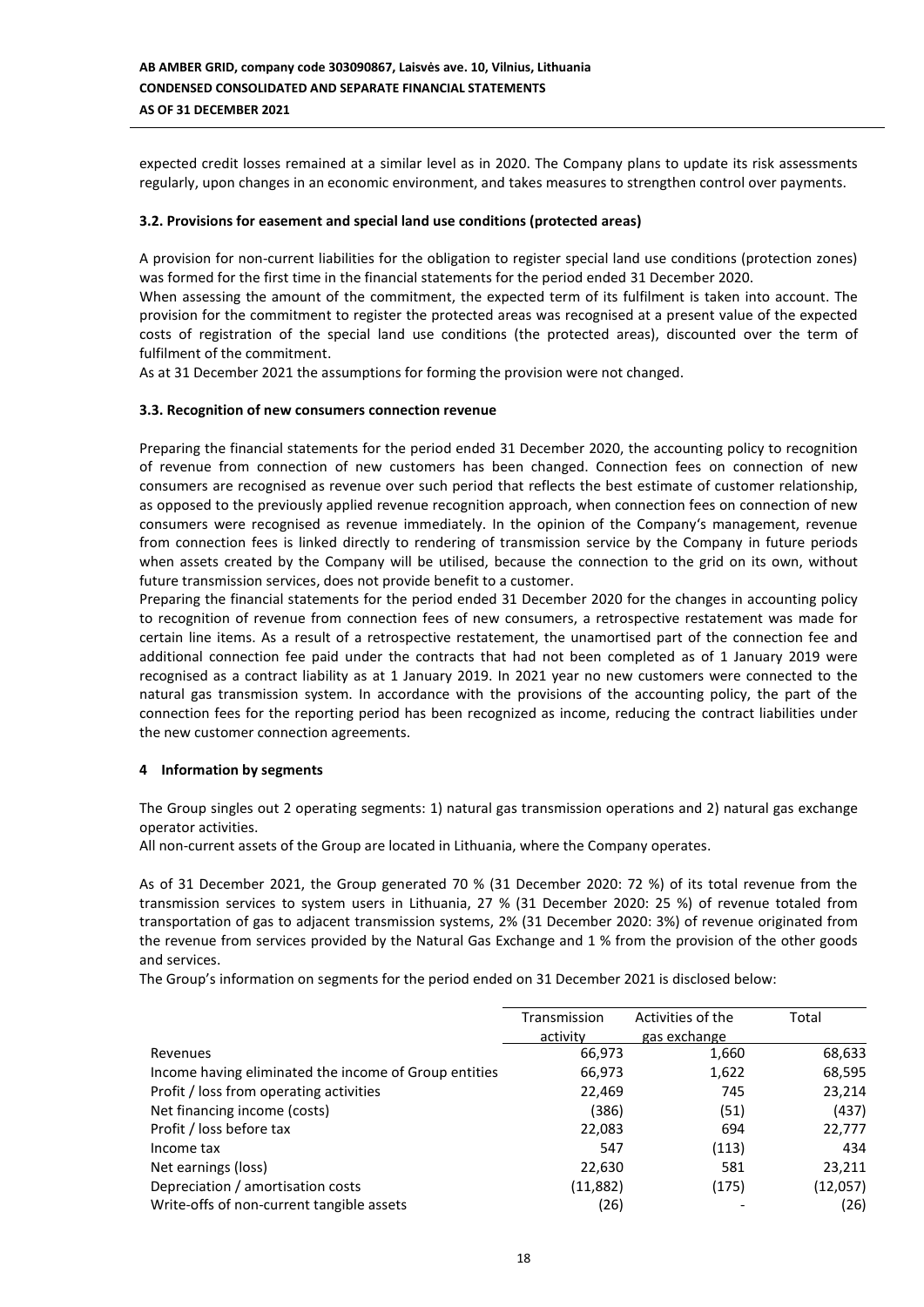The Group's information on segments for the period ended on 31 December 2020 is disclosed below:

|                                                       | Transfer activity | Activities of the | Total     |
|-------------------------------------------------------|-------------------|-------------------|-----------|
|                                                       |                   | gas exchange      |           |
| Revenues                                              | 50,831            | 1,503             | 52,334    |
| Income having eliminated the income of Group entities | 50,831            | 1,455             | 52,286    |
| Profit / loss from operating activities               | 14,205            | 744               | 14,949    |
| Net financing income (costs)                          | (360)             | (3)               | (363)     |
| Profit / loss before tax                              | 13,845            | 741               | 14,586    |
| Income tax                                            | 3,635             | (51)              | 3,584     |
| Net earnings (loss)                                   | 17,480            | 690               | 18,170    |
| Depreciation / amortisation costs                     | (10,934)          | (192)             | (11, 126) |
| Write-offs of non-current tangible assets             |                   |                   |           |

#### **5 Non-current tangible and intangible assets**

| Non-current intangible assets                 | Group | Company |  |
|-----------------------------------------------|-------|---------|--|
| <b>Residual value as of 31 December 2019</b>  | 2.910 | 2,262   |  |
| <b>Additions</b>                              | 3,076 | 2,898   |  |
| Write-offs                                    | (15)  |         |  |
| Amortisation                                  | (961) | (794)   |  |
| Netting of grants with the non-current assets | (177) | (177)   |  |
| <b>Residual value as of 31 December 2020</b>  | 4.833 | 4.189   |  |

| <b>Residual value as of 31 December 2020</b>  | 4,833    | 4,189 |
|-----------------------------------------------|----------|-------|
| Additions                                     | 856      | 822   |
| Reclassification                              | 479      | 479   |
| Amortisation                                  | (1, 113) | (967) |
| Netting of grants with the non-current assets | (313)    | (313) |
| <b>Residual value as of 31 December 2021</b>  | 4.742    | 4,210 |

As at 31 December 2020, the Company recognised a provision of EUR 2,179 thousand and the related intangible assets for the establishment of the special land use conditions (protected areas). The provision was established under the amendments to the Regulations of the Real Property Cadastre, which were necessary for the establishment of a commitment to form a register of protected areas, as set out in the Lithuanian Law on Special Land Use Conditions, by the year 2023, and based on the *Description of the procedure for preparation and approval of the protected areas*, approved under the Lithuanian Energy Minister's Order No. 1-339 of 13 October 2020. Discounting of the provision was based on a discount rate of 0.62 percent. As at 31 December 2021 for the establishment of the special land use conditions (protected areas) were used EUR 22 thousand (provision reduction).

| Non-current tangible assets                   | Group    | Company   |
|-----------------------------------------------|----------|-----------|
| <b>Residual value as of 31 December 2019</b>  |          |           |
|                                               | 201,362  | 201,359   |
| Additions                                     | 88,957   | 88,955    |
| Depreciation                                  | (9, 727) | (9,727)   |
| Write-offs                                    | (82)     | (81)      |
| Netting of grants with the non-current assets | (38,886) | (38,886)  |
| <b>Residual value as of 31 December 2020</b>  | 241,624  | 241,620   |
| <b>Residual value as of 31 December 2020</b>  | 241.624  | 241,620   |
| Additions                                     | 44,918   | 44,914    |
| Depreciation                                  | (10,478) | (10, 476) |
| Write-offs, sales                             | (220)    | (220)     |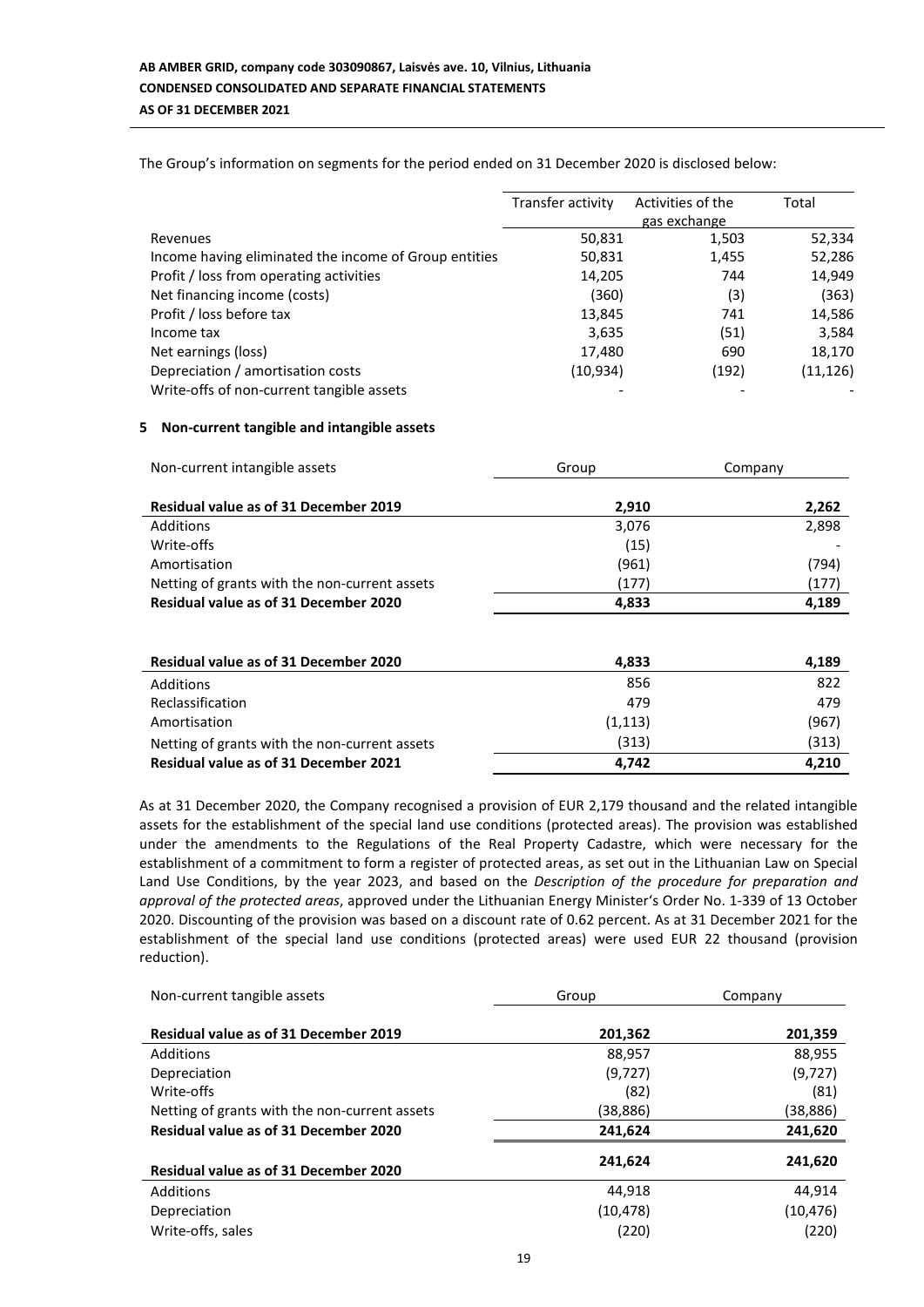| Reclassification                              | (479)     | (479)     |
|-----------------------------------------------|-----------|-----------|
| Netting of grants with the non-current assets | (19, 381) | (19, 381) |
| Residual value as of 31 December 2021         | 255.984   | 255.978   |

In the Group and the Company, non-current assets are accounted at revalued amount of assets, reducing the grants received for that asset.

In 2020, the construction works of the gas interconnection between Poland and Lithuania (hereinafter – GIPL) were started. As at 31 December 2021 the construction of the pipeline was completed. The total value of GIPL project as at 31 December was amounted to EUR 116,3 million, EUR 51,5 million of which is funded by EU support. Until 31 December 2021 received funding was amounted to EUR 43,079 thousand.

The amount of the depreciation of the grants in the income statement is reflected by deducting the depreciation costs of the related assets with the grant income, as of 31 December 2021, it stood at EUR 3,344 thousand (as of 31 December 2020 - EUR 2,646 thousand).

### **6 Construction in progress**

The largest objects of construction in progress of the Group and Company as of 31 December 2021 and 31 December 2020 were as follows:

| Items                                                                                                                      |         | At 31 December 2021 At 31 December 2020 |
|----------------------------------------------------------------------------------------------------------------------------|---------|-----------------------------------------|
| Implementation of gas interconnection Poland-Lithuania project in<br>the territory of Lithuania                            |         | 83,799                                  |
| Installation of pig launchers/receivers<br>Implementation of operative technological control of gas<br>transmission system | 10,364  | 4,446                                   |
| Construction of the main gas pipeline Vilnius-Kaunas and                                                                   | 1,487   | 2,781                                   |
| interconnection Kaunas-Šakiai                                                                                              | 551     | 551                                     |
| Reconstruction of GDS (6 units) and GMS (1 unit)                                                                           | 407     | 98                                      |
| Increasing the capacity of the gas pipeline connection between<br>Lithuania and Latvia (extension of Kiemėnai DAS) ELLI    | 148     | 49                                      |
| Modernization of gas compressor stations                                                                                   | 798     | 214                                     |
| Installation of solar electric modules                                                                                     | 41      | 9                                       |
| Other                                                                                                                      | 1,215   | 1,316                                   |
| Grants recognised (offsetting against non-current assets)                                                                  | (6,606) | (40, 910)                               |
| Less: impairment of construction work in progress <sup>1)</sup>                                                            | (597)   | (580)                                   |
|                                                                                                                            | 7,808   | 51,773                                  |

1) Impairment for the Project "Construction of interconnection between the gas transmission pipelines Vilnius-Kaunas and Kaunas-Šakiai (spatial planning and design services)" was made for the amount of EUR 551 thousand because the construction of the pipeline was postponed for later periods and there arose certain uncertainties regarding of its funding issues and its further development.

### **7 The right-of-use assets and lease liabilities**

As described below, the Group and the Company have taken on lease office premises, motor vehicles, and land. Lease periods for premises, motor vehicles and land are 5-10 years, 4 years, and 99 years, respectively. The Group and the Company assessed the probability of exercising the lease extension option when recognising right-of-use assets and lease liabilities, and when determining the lease periods. As at 1 October 2021, the company leased new office premises at Laisvės ave. 10, Vilnius. The term of the lease agreement, taking into account the lease extension option, which is intended to be used, is 10 years. Based on the increasing land lease fee in the period of 2019-2021 year, the Company reassessed the lease asset and liabilities. The value of land recognized as assets held under the right of use and lease liabilities were increased in EUR 256 thousand.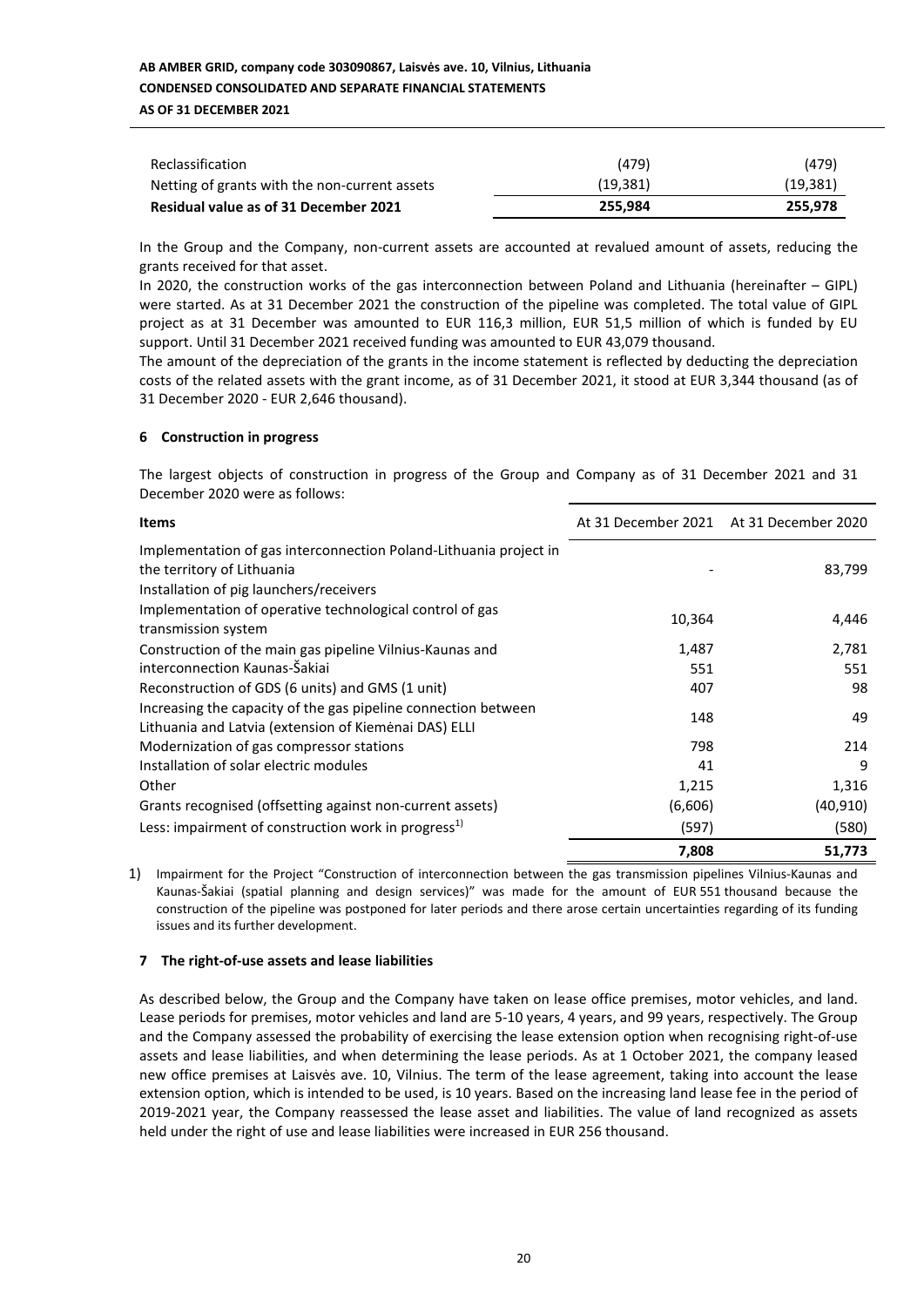### **AB AMBER GRID, company code 303090867, Laisvės ave. 10, Vilnius, Lithuania CONDENSED CONSOLIDATED AND SEPARATE FINANCIAL STATEMENTS AS OF 31 DECEMBER 2021**

|                                                           | Group            |       |                   |       |
|-----------------------------------------------------------|------------------|-------|-------------------|-------|
|                                                           | <b>Buildings</b> | Land  | Motor<br>vehicles | Total |
| Initial value of recognized assets at 31 December<br>2019 | 723              | 1,265 | 13                | 2,001 |
| Acquisitions                                              | 4                |       | 1,119             | 1,123 |
| Write-offs                                                | (354)            |       |                   | (354) |
| Amortization                                              | (152)            | (13)  | (270)             | (435) |
| Residual value at 31 December 2020                        | 221              | 1,252 | 862               | 2,335 |
| Residual value of recognized assets at 31 December        | 221              | 1,252 | 862               | 2,335 |
| 2020                                                      |                  | 257   | 8                 |       |
| Acquisitions<br>Write-offs                                | 1,716            |       |                   | 1,981 |
| Amortization                                              | (162)            | (16)  | (289)             | (467) |
| <b>Residual value at 31 December 2021</b>                 | 1,775            | 1,493 | 581               | 3,849 |
| Initial value                                             | 1,880            | 1,534 | 1,149             | 4,563 |
| Accumulated depreciation                                  | (105)            | (41)  | (568)             | (714) |
| <b>Residual value at 31 December 2021</b>                 | 1,775            | 1,493 | 581               | 3,849 |

|                                                            | Company          |       |                   |       |
|------------------------------------------------------------|------------------|-------|-------------------|-------|
|                                                            | <b>Buildings</b> | Land  | Motor<br>vehicles | Total |
| Initial value of recognized assets at 31 December 2019     | 585              | 1,265 |                   | 1,850 |
| Acquisitions                                               |                  |       | 1,119             | 1,119 |
| Write-offs                                                 | (354)            |       |                   | (354) |
| Amortization                                               | (132)            | (13)  | (266)             | (411) |
| <b>Residual value at 31 December 2020</b>                  | 99               | 1,252 | 853               | 2,204 |
| Residual value of recognized assets at 31 December<br>2020 | 99               | 1,252 | 853               | 2,204 |
| Acquisitions                                               | 1,716            | 257   |                   | 1,973 |
| Write-offs                                                 |                  |       |                   |       |
| Amortization                                               | (143)            | (16)  | (281)             | (440) |
| <b>Residual value at 31 December 2021</b>                  | 1,672            | 1,493 | 572               | 3,737 |
| Initial value                                              | 1,716            | 1,534 | 1,119             | 4,369 |
| Accumulated depreciation                                   | (44)             | (41)  | (547)             | (632) |
| <b>Residual value at 31 December 2021</b>                  | 1,672            | 1,493 | 572               | 3,737 |

As the useful life of the right-of-use assets is longer than the lease term, depreciation is calculated from the commencement date of the lease to the end of the lease term.

|                                                                        | Group          |                |  |  |
|------------------------------------------------------------------------|----------------|----------------|--|--|
|                                                                        | At 31 December | At 31 December |  |  |
|                                                                        | 2021           |                |  |  |
| Carrying amount of lease liabilities at the beginning of<br>the period | 2,363          | 2,009          |  |  |
| Recognition of lease liabilities under IFRS 16                         | 257            | 4              |  |  |
| Concluded lease contracts                                              | 1,724          | 1,119          |  |  |
| Termination of leases (write-offs of debts and accrued<br>interest)    |                | (354)          |  |  |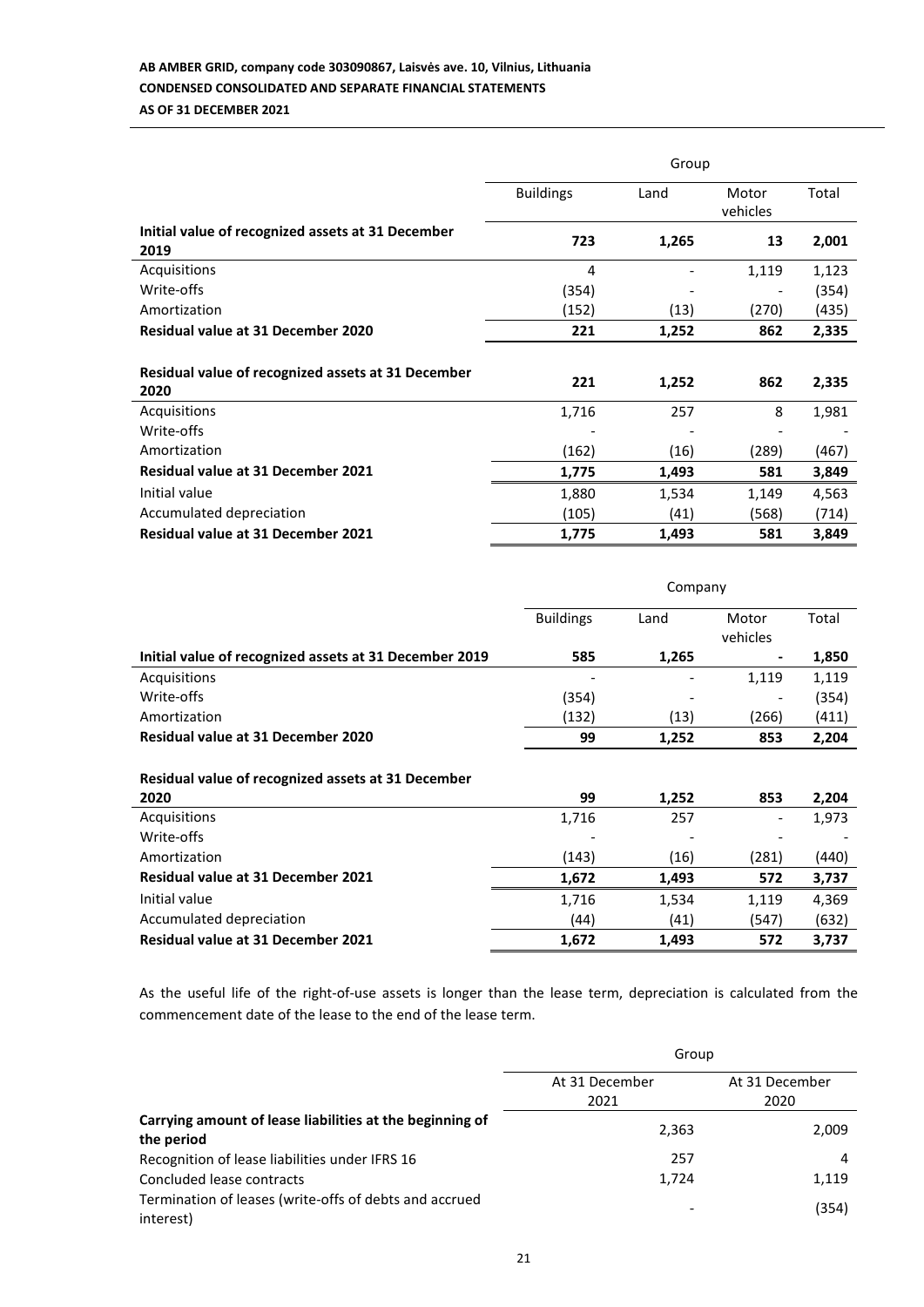### **AB AMBER GRID, company code 303090867, Laisvės ave. 10, Vilnius, Lithuania CONDENSED CONSOLIDATED AND SEPARATE FINANCIAL STATEMENTS AS OF 31 DECEMBER 2021**

| Interest expenses<br>Lease payments (Principal and Interest) | 28<br>(446) | 26<br>(441) |
|--------------------------------------------------------------|-------------|-------------|
| Carrying amount at 31 December                               | 3.926       | 2,363       |
| Non-current lease liabilities                                | 3,494       | 1,953       |
| Current lease liabilities                                    | 432         | 410         |

|                                                                        | Company                |                        |  |
|------------------------------------------------------------------------|------------------------|------------------------|--|
|                                                                        | At 31 December<br>2021 | At 31 December<br>2020 |  |
| Carrying amount of lease liabilities at the beginning of<br>the period | 2,230                  | 1,857                  |  |
| Recognition of lease liabilities under IFRS 16                         | 257                    |                        |  |
| Concluded lease contracts                                              | 1,716                  | 1,119                  |  |
| Termination of leases (write-offs of debts and accrued<br>interest)    |                        | (354)                  |  |
| Interest expenses                                                      | 26                     | 24                     |  |
| Lease payments (Principal and Interest)                                | (417)                  | (416)                  |  |
| <b>Carrying amount at 31 December</b>                                  | 3,812                  | 2,230                  |  |
| Non-current lease liabilities                                          | 3,411                  | 1,843                  |  |
| Current lease liabilities                                              | 401                    | 387                    |  |

|                                             | Group                  |                        |  |  |
|---------------------------------------------|------------------------|------------------------|--|--|
| Lease liabilities                           | At 31 December<br>2021 | At 31 December<br>2020 |  |  |
| Current year                                | 432                    | 410                    |  |  |
| Repayment terms of non-current liabilities: | 3,494                  | 1,953                  |  |  |
| Between 1 and 2 years                       | 505                    | 310                    |  |  |
| From 2 to 3 years                           | 243                    | 312                    |  |  |
| From 3 to 5 years                           | 421                    | 84                     |  |  |
| After 5 years                               | 2,325                  | 1,247                  |  |  |

|                                             | Company        |                |  |  |
|---------------------------------------------|----------------|----------------|--|--|
| Lease liabilities                           | At 31 December | At 31 December |  |  |
|                                             | 2021           | 2020           |  |  |
| Current year                                | 401            | 387            |  |  |
| Repayment terms of non-current liabilities: | 3,411          |                |  |  |
| Between 1 and 2 years                       | 476            | 287            |  |  |
| From 2 to 3 years                           | 221            | 289            |  |  |
| From 3 to 5 years                           | 389            | 46             |  |  |
| After 5 years                               | 2,325          | 1,221          |  |  |

Interest on lease liabilities reflected in the Group's finance costs amounted to EUR 28 thousand as at 31 December 2021 (31 December 2020: EUR 26 thousand).

The Group and the Company had no leases with variable payments not included in the value of lease liabilities. In 2021, the Group's lease payments amounted to EUR 446 thousand (in 2020: EUR 414 thousand).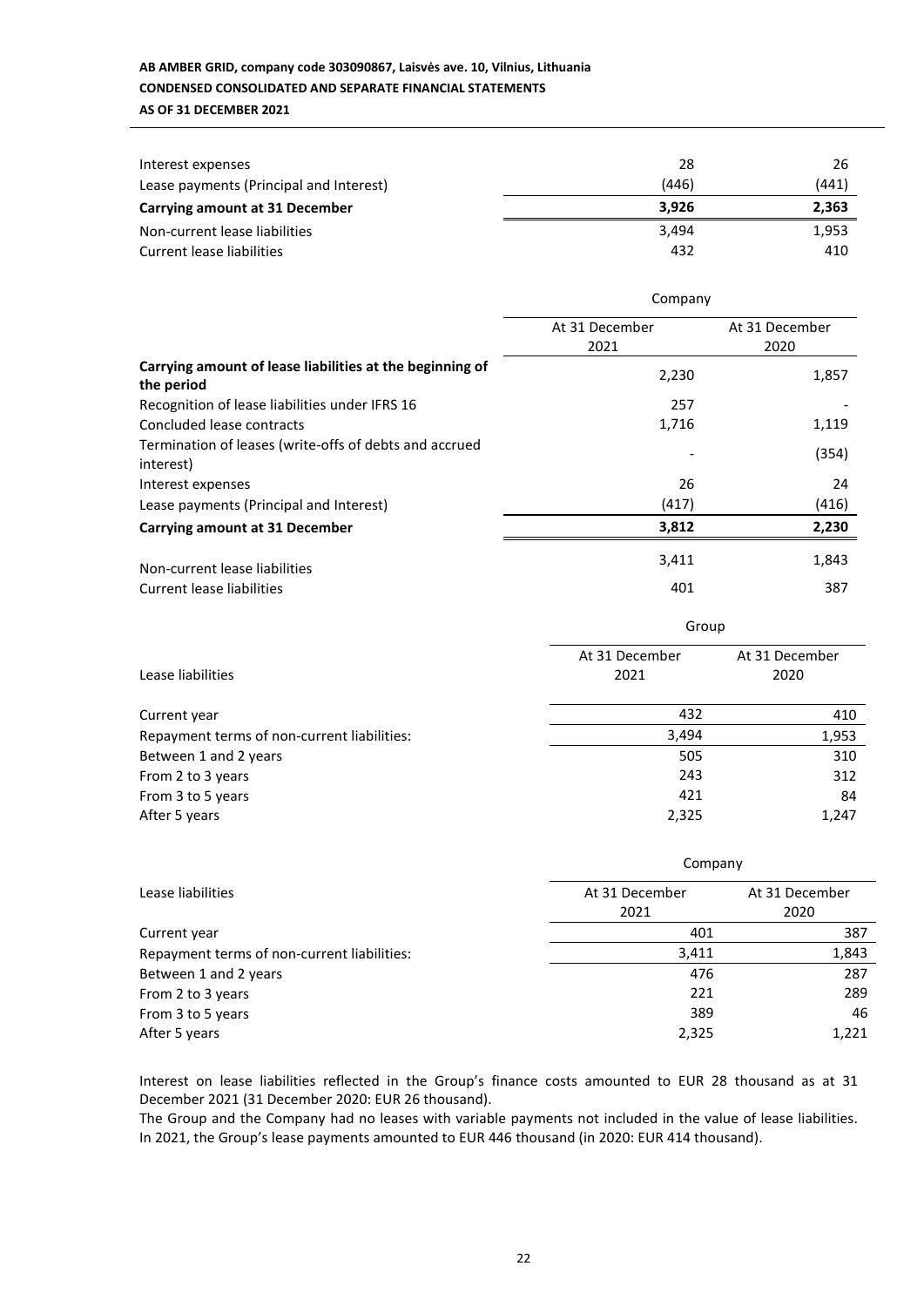### **8 Trade receivables**

|                                                                   | Group          |                | Company        |                |
|-------------------------------------------------------------------|----------------|----------------|----------------|----------------|
|                                                                   | At 31 December | At 31 December | At 31 December | At 31 December |
|                                                                   | 2021           | 2020           | 2021           | 2020           |
| Non-current trade receivables                                     |                |                |                |                |
| Other trade receivables<br><b>Current trade receivables</b>       |                |                |                |                |
| Gas transmission services receivables                             | 9,424          | 5,745          | 9,574          | 5,799          |
| Other trade receivables                                           | 12,067         | 2,195          | 1,229          | 122            |
| Less: allowance for the decrease in value<br>of trade receivables | (67)           | (70)           | (67)           | (70)           |
|                                                                   | 21.424         | 7.870          | 10.736         | 5,851          |

Short-term trade receivables were interest-free; their payment period ranged from 9 to 30 calendar days. In Impairment of trade receivables in amount of EUR 67 thousand was formed as at 31 December 2021.

### **9 Other receivables**

|                                                                | Group    |          | Company  |          |
|----------------------------------------------------------------|----------|----------|----------|----------|
|                                                                | At 31    | At 31    | At 31    | At 31    |
|                                                                | December | December | December | December |
|                                                                | 2021     | 2020     | 2021     | 2020     |
| LNG terminal funds receivable (administered by<br>the Company) | 13,385   | 12,834   | 13,385   | 12,834   |
| Grants receivable                                              | 10,330   | 25,628   | 10,330   | 25,628   |
| Receivables accrued for natural gas transportation             | 766      | 965      | 766      | 965      |
| Other receivables                                              | 41       | 80       | 40       | 78       |
|                                                                | 24,522   | 39,507   | 24,521   | 39,505   |

The LNG terminal funds receivable as at 31 December 2021 include the overdue amount of EUR 4,912 thousand (as at 31 December 2020 - EUR 5,253 thousand) of which total the overdue amount of AB "Achema's" was EUR 4,847 thousand, the overdue amount of UAB "Geoterma" was EUR 65 thousand. For the Company's Other Receivables, no impairment loss was formed.

Contract assets include as follows:

|                                                              | Group                                   |     |  |  |
|--------------------------------------------------------------|-----------------------------------------|-----|--|--|
|                                                              | At 31 December 2021 At 31 December 2020 |     |  |  |
| Current contract assets related to transportation of natural |                                         |     |  |  |
| gas                                                          | 766                                     | 965 |  |  |
| <b>Total contract assets</b>                                 | 766                                     | 965 |  |  |

#### **10 Other financial assets**

The Group's other financial assets as at 31 December 2021 consisted of monetary funds collected from extra charge on natural gas transmission price related to natural gas supply security, referred to as the LNG terminal funds, and the funds transferred by the exchange participants. Those funds are collected from the system users, kept on separate bank accounts for LNG terminal funds in compliance with the legal requirements, and are intended for payment to the recipients of the LNG terminal funds: the LNG terminal operator (Klaipėdos Nafta AB), the designated supplier (Ignitis UAB), and the Company to cover the administration costs of the LNG terminal funds. Based on Resolution No. O3E-1235 of 30 November 2020, an extra charge related to natural gas supply security was set to be effective during the period from 1 January 2021.

The advance payment funds received by gas exchange members as at 31 December 2021 are accounted for EUR 50,209 thousand (as at 31 December 2020 – EUR 8,670 thousand).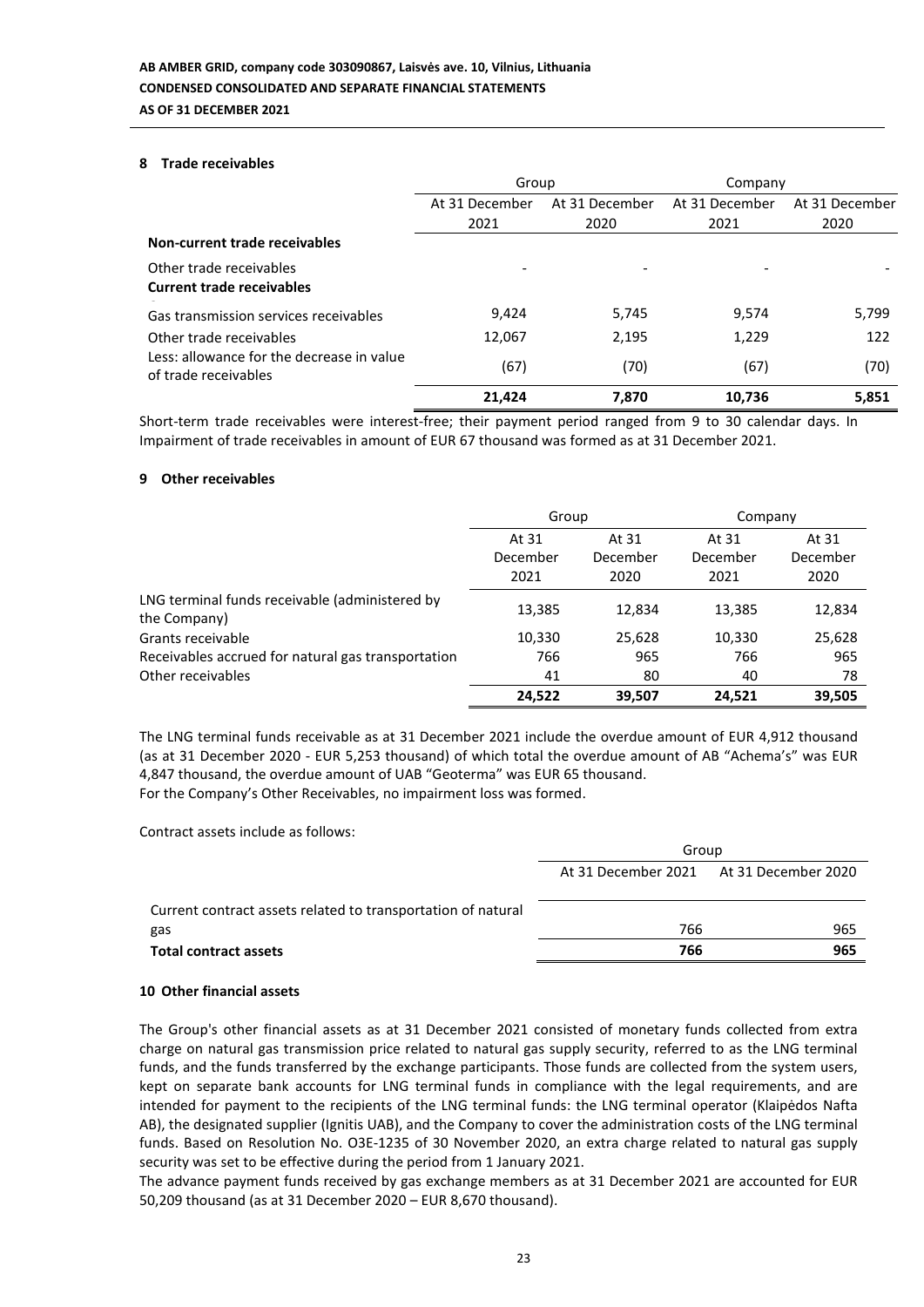### **AB AMBER GRID, company code 303090867, Laisvės ave. 10, Vilnius, Lithuania CONDENSED CONSOLIDATED AND SEPARATE FINANCIAL STATEMENTS AS OF 31 DECEMBER 2021**

|                                                  | Group                                                               |       | Company |      |  |
|--------------------------------------------------|---------------------------------------------------------------------|-------|---------|------|--|
|                                                  | At 31 December At 31 December At 31 December At 31 December<br>2021 | 2020  | 2021    | 2020 |  |
| Funds of the LNG terminal                        | 1,305                                                               |       | 1,305   | 3    |  |
| Funds transferred by the gas<br>exchange members | 50,209                                                              | 8,670 |         |      |  |
|                                                  | 51,514                                                              | 8,673 | 1,305   |      |  |

The Group and the Company keeps its cash in the accounts of those banks, which meet reliability requirements.

### **11 Loans**

|                                                    | Group    |          | Company  |          |  |
|----------------------------------------------------|----------|----------|----------|----------|--|
|                                                    | At 31    | At 31    | At 31    | At 31    |  |
|                                                    | December | December | December | December |  |
|                                                    | 2021     | 2020     | 2021     | 2020     |  |
| Long-term loans                                    |          |          |          |          |  |
| Loans from credit institutions of Lithuania        | 14,000   | 22,000   | 14,000   | 22,000   |  |
| Loans from international financial<br>institutions | 77,391   | 79,565   | 77,391   | 79,565   |  |
| <b>Short-term loans</b>                            |          |          |          |          |  |
| Loans from credit institutions of Lithuania        |          |          |          |          |  |
| Short-term loan (EPSO-G UAB)                       | 3,284    | 7,852    | 3,284    | 7,852    |  |
| Current portion of long-term loans                 | 10,174   | 10,174   | 10,174   | 10,174   |  |
|                                                    | 104,849  | 119,591  | 104,849  | 119,591  |  |

For the balancing of working capital on 27 February 2019 the Company and EPSO-G UAB entered into lending and borrowing via cash pool agreement, in which a maximum borrowing limit of EUR 15,000 thousand from EPSO-G UAB has been set. On 31 March 2020 an additional agreement was signed, which increased the maximum borrowing limit to 35,000 thousand euros and on 29 June 2020 according another supplementary agreement - to 40,000 thousand euros. As at 31 December 2021 according this agreement the Company's borrowings amounted to EUR 3,284 thousand (as at 31 December 2020 – EUR 7,852 thousand).

As at 31 December 2021, the weighted average annual interest rate on borrowings of the Company and the Group was 0.34 percent (31 December 2020: 0.39 percent).

### **12 Contract liabilities**

The funds from connection of new system users to the gas transmission system and advance amounts received from system users on transmission services are recognised as contract liabilities. Contract liabilities:

|                                                                                                 | Group               |                     |  |  |
|-------------------------------------------------------------------------------------------------|---------------------|---------------------|--|--|
|                                                                                                 | At 31 December 2021 | At 31 December 2020 |  |  |
| Non-current portion of contract liabilities                                                     | 1,305               | 1,337               |  |  |
| <b>Total non-current contract liabilities</b>                                                   | 1,305               | 1,337               |  |  |
| Current portion of contract liabilities<br>Advance amounts received on transmission<br>services | 33<br>23            | 34<br>34            |  |  |
| <b>Total current contract liabilities</b>                                                       | 56                  | 68                  |  |  |
| <b>Total contract liabilities</b>                                                               | 1,361               | 1,405               |  |  |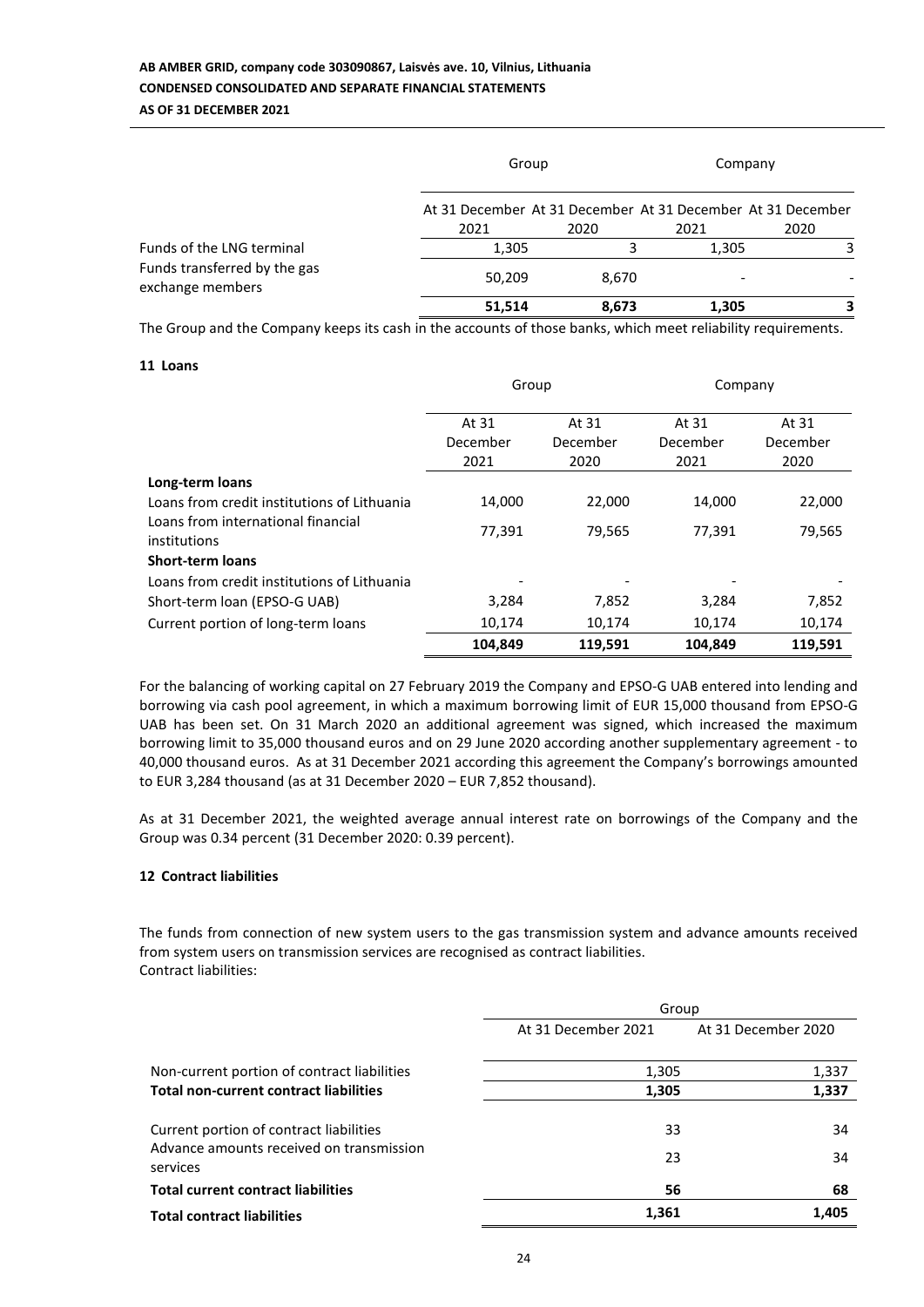### *Contract liabilities under the new system users connection contracts*

The funds from connection of new system users to the gas transmission system were in amount of EUR 1,338 thousand as at 31 December 2021 (31 December 2020: EUR 1,371 thousand), of which non – current contract liabilities under the connection contracts were in amount of EUR 1,305 thousand as at 31 December 2021 (31 December 2020: EUR 1,337 thousand). The contract liabilities to be recognised as revenue within one year are reported as current contract liabilities.

|                                           |                                        | Group                              |       |  |
|-------------------------------------------|----------------------------------------|------------------------------------|-------|--|
|                                           | Non-current<br>contract<br>liabilities | Current<br>contract<br>liabilities | Total |  |
| Opening balance at 31 December 2019       | 1,371                                  | 34                                 | 1,405 |  |
| Received/receivable                       |                                        |                                    |       |  |
| Recognised as revenue                     |                                        | (34)                               | (34)  |  |
| Reclassification                          | (34)                                   | 34                                 |       |  |
| Closing balance as at 31 December 2020    | 1,337                                  | 34                                 | 1,371 |  |
| Received/receivable                       |                                        |                                    |       |  |
| Recognised as revenue                     |                                        | (33)                               | (33)  |  |
| Reclassification                          | (32)                                   | 32                                 |       |  |
| Closing balance as at 31 December 2021    | 1,305                                  | 33                                 | 1,338 |  |
| Contract liabilities included as follows: |                                        |                                    |       |  |

#### **13 Income tax**

In 2021, the standard corporate income tax rate applicable to the companies of the Republic of Lithuania was 15 per cent (in 2020: 15 per cent). The income tax expenses for the period comprise the current income tax and the deferred income tax.

On investments in new technologies, as at 31 December 2021, the Company had calculated a corporate income tax relief amounting to EUR 3,878 thousand (as at 31 December 2020: EUR 5,888 thousand).

### **14 Trade payables**

|                                                 | Group    |          | Company  |          |
|-------------------------------------------------|----------|----------|----------|----------|
|                                                 | At 31    | At 31    | At 31    | At 31    |
|                                                 | December | December | December | December |
|                                                 | 2021     | 2020     | 2021     | 2020     |
| Payables to suppliers under investment          |          |          |          |          |
| programme (reconstruction and modernisation)    | 2,141    | 4,810    | 2,141    | 4,810    |
| Payables to suppliers of goods and providers of |          |          |          |          |
| services                                        | 1.457    | 2,106    | 1,438    | 2,007    |
| Payables to providers of repairs services under |          |          |          |          |
| non-current assets repairs programme            | 358      | 265      | 358      | 265      |
| Payables to suppliers of natural gas            | 28,520   | 3,248    | 4,502    | 1,069    |
|                                                 | 32,476   | 10,429   | 8,439    | 8,151    |

As at 31 December 2021, the trade payables were interest-free and the payment terms of the largest share of them ranged from 30 to 60 days.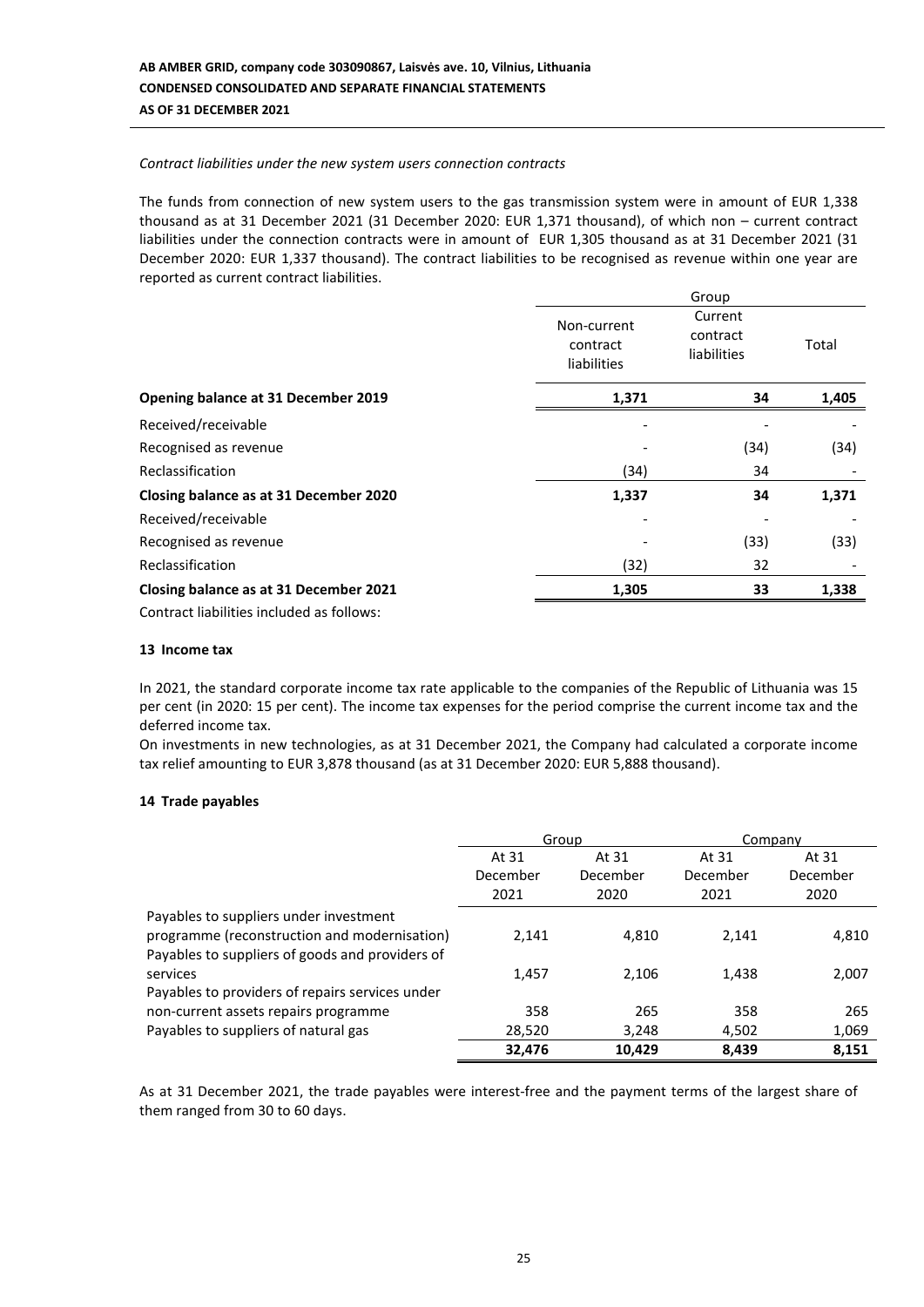### **15 Received advanced payments and contract liabilities**

|                                   | Group    |          | Company  |          |  |
|-----------------------------------|----------|----------|----------|----------|--|
|                                   | At 31    | At 31    | At 31    | At 31    |  |
|                                   | December | December | December | December |  |
|                                   | 2021     | 2020     | 2021     | 2020     |  |
| Current contract liabilities      | 56       | 68       | 56       | 68       |  |
| Grants received in advance        | 151      | 236      | 151      | 236      |  |
| Advance amounts received from gas |          |          |          |          |  |
| exchange participants             | 36,455   | 8,246    |          |          |  |
| Other advance amounts received    | 622      | 8        | 622      | 8        |  |
| Total advance amounts received    | 37.284   | 8,558    | 829      | 312      |  |

Prepayments received by the Group on 31 December 2021 was in amount of EUR 37,284 thousand (as of 31 December 2020 EUR - 8,558 thousand). There are the prepayments received from the EU for investment projects, contract liabilities under the contracts with customers, prepayments received from gas exchange members and the other amounts received in advance.

GET Baltic advance payments paid by the participants of Exchange are accounted for as prepayments received from the exchange participants and are used on the settlement date, unless a request is made from the participants not to use the advance paid for reduction of the amount due for gas and exchange services. An unused advance or part thereof remains with the other participant's settlements. If the participant does not use the advance for more than 1 year, it is returned to him.

### **16 Other payables and current liabilities**

|                                                                                      | Group    |          | Company  |          |  |
|--------------------------------------------------------------------------------------|----------|----------|----------|----------|--|
|                                                                                      | At 31    | At 31    | At 31    | At 31    |  |
|                                                                                      | December | December | December | December |  |
|                                                                                      | 2021     | 2020     | 2021     | 2020     |  |
| Payable LNG terminal funds administrated by<br>the Company                           | 12,259   | 10,670   | 12,259   | 10,670   |  |
| Accrued LNG terminal funds subject to<br>administration by the Company <sup>1)</sup> | 2,406    | 2,175    | 2,406    | 2,175    |  |
| Real Estate Tax payable                                                              | 838      | 453      | 838      | 453      |  |
| Value Added Tax (VAT) payable                                                        | 637      | 582      | 235      | 278      |  |
| Other payables                                                                       | 406      | 465      | 390      | 405      |  |
|                                                                                      | 16,546   | 14,345   | 16,128   | 13,981   |  |

 $1)$ Accrued LNG terminal funds subject to administration by the Company are accounted when natural gas transmission system users are issued VAT invoices, Accrued funds subject to administration by the Company are included into the account of LNG terminal funds payable when AB "Klaipėdos Nafta" and UAB "Ignitis" issue a VAT invoice to the Company in respect of the security-of-supply-related extra tariff component added to the regular natural gas tariff.

### **17 Earnings per share**

Basic earnings per share reflect the Group net profit divided by the weighted average number of shares. There are no diluting instruments, therefore basic and diluted earnings per share are equal. Calculations of the basic earnings per share are presented below: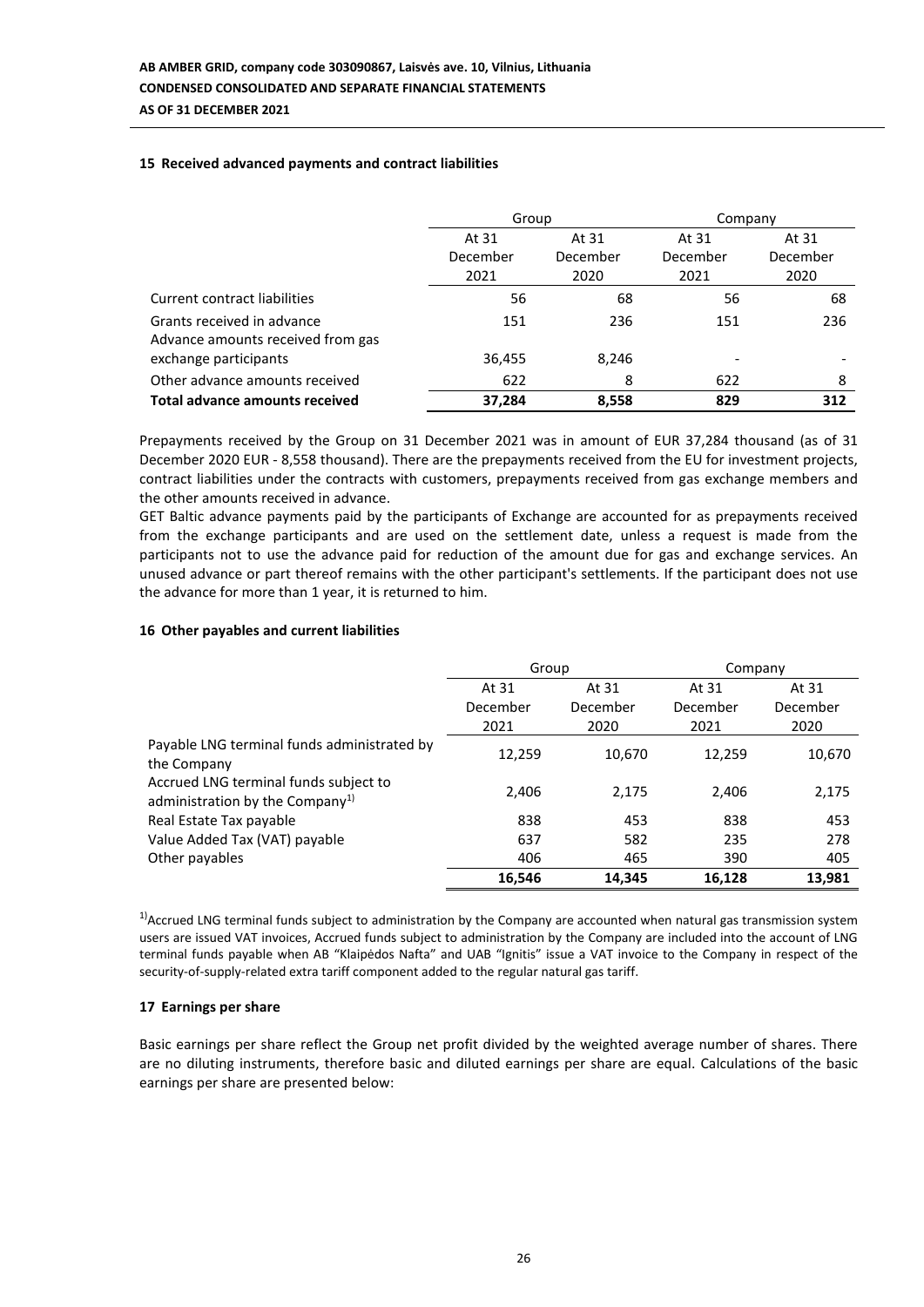|                                                                   |                                                                 | Group                                                           |
|-------------------------------------------------------------------|-----------------------------------------------------------------|-----------------------------------------------------------------|
|                                                                   | For the period of<br>twelve months<br>ended 31 December<br>2021 | For the period of<br>twelve months<br>ended 31 December<br>2020 |
| Net profit (loss) attributable to the shareholders (EUR thousand) | 23,211                                                          | 18,170                                                          |
| Weighted average number of shares (thousand)                      | 178,383                                                         | 178,383                                                         |
| Basic and diluted earnings (loss) per share (EUR)                 | 0,13                                                            | 0,10                                                            |

### **18 Dividends**

As at 23 April 2021 according to the decision of the Company's ordinary general meeting of the shareholders no dividends were approved to distribute from the distributable profit.

At the general meeting of shareholders in 2020 and 2021 decisions for the profit distribution were adopted in accordance with the provisions of the dividend policy of the EPSO-G UAB group companies. Due to the increase in the need of the funds for investments, the distributable profit was left in the Company, taking into account the fact that the Company is implementing a large-scale strategic gas transmission connection project between Lithuania and Poland GIPL.

### **19 Commitments and contingencies**

### **Litigations**

Currently, the Company has initiated one civil case regarding the award of extra charge on the natural gas transmission price related to natural gas supply security (the LNG terminal funds) from Achema AB. The Company acts solely as an administrator of the LNG terminal funds and transfers the LNG terminal funds to their recipients only after collecting them from the buyers, and accordingly, the Company does not incur credit risk arising from the disputed amounts. The hearing of the above-mentioned civil case is still pending in the first instance Kaunas Regional Court. As at 11 January 2022 AB Achema fulfilled the court obligation and submitted a request for elimination of deficiencies and a revised counterclaim within the set term. The court has not yet set a date for the substantive hearing of the case.

### **20 Related party transactions**

As at 31 December 2021 and 31 December 2020, the parent company was EPSO-G UAB. The parent country of the latter company was the Republic of Lithuania, represented by the Ministry of Energy of the Republic of Lithuania. For the purposes of related-party disclosures, the Republic of Lithuania does not include central or local authorities. Disclosures include transactions and balances with EPSO-G Group companies, subsidiaries, all statecontrolled companies or those under significant influence (transactions with such entities are disclosed separately only if the amount of transactions exceeds EUR 100,000 in a calendar year) and management, and close family members. A list of publicly-controlled entities or those under significant influence that are subject to disclosure is provided here: [https://vkc,sipa,lt/apie-imones/vvi-sarasas/.](https://vkc.sipa.lt/apie-imones/vvi-sarasas/)

The Company's/Group's related parties as at 31 December 2021 and 31 December 2020 were as follows:

- EPSO-G (the parent company), 100% of EPSO-G share capital is owned by the Ministry of Energy of the Republic of Lithuania;

Epso-G UAB Group companies:

- Litgrid AB (common shareholders);
- Tetas UAB (common shareholders);
- Baltpool UAB (common shareholders).
- The subsidiary of the Company GET Baltic UAB; Ignitis grupė UAB companies: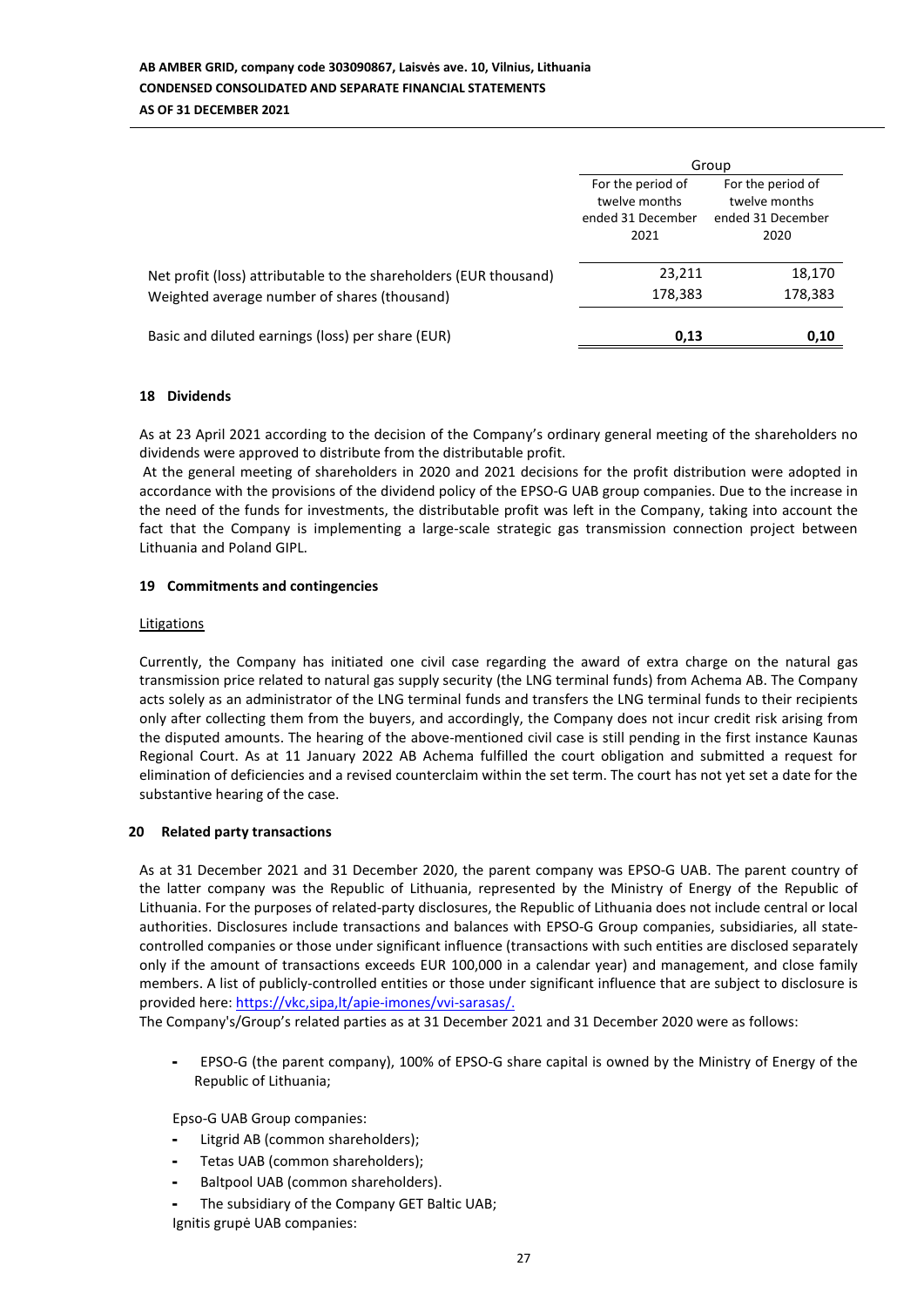- Energijos skirstymo operatorius AB;
- Ignitis UAB;
- Ignitis gamyba UAB;
- Transporto Valdymas UAB;
- Energetikos paslaugų ir rangos organizacija UAB.

Other state-controlled companies:

- Klaipėdos nafta AB;
- State Enterprise Ignalina Nuclear Power Plant;
- State Enterprise Geoterma;
- Other state-controlled companies or those under significant influence.
- Management.

The tables below show the Group's and the Company's receivables and payables from related parties as at 31 December 2021 and 31 December 2020. Transactions with related parties are disclosed for the twelve-month period ended 31 December 2021 and 31 December 2020:

2021 year

|                                    | Group        |              |                        |                  |                     |                                     |
|------------------------------------|--------------|--------------|------------------------|------------------|---------------------|-------------------------------------|
|                                    | Acquisitions | Sales        | Accounts<br>receivable | Loans<br>granted | Accounts<br>payable | Costs of<br>financial<br>operations |
| EPSO - G UAB                       | 110          |              |                        | 3,284            | 36                  | 99                                  |
| <b>TETAS UAB</b>                   | 3            |              | 5                      |                  |                     |                                     |
| Ignitis Gamyba UAB                 | 72           | $77,296^{2}$ | $1,897^{2}$            |                  | 4,927               |                                     |
| Energijos Skirstymo Operatorius AB | 197          | 509          | 69                     |                  |                     |                                     |
| Ignitis UAB                        | $72,689^{2}$ | $39,054^{2}$ | $3,046^{2}$            |                  | $10,461^{2}$        |                                     |
| Transporto Valdymas UAB            | 405          |              |                        |                  | 44                  |                                     |
| Klaipėdos Nafta AB                 | $27,732^{2}$ | 4            |                        |                  | $7,005^{2}$         |                                     |
| State enterprise Ignalina Nuclear  |              |              |                        |                  |                     |                                     |
| Power Plant                        |              | 171          | 16                     |                  |                     |                                     |
| Geoterma UAB                       |              |              | 110                    |                  |                     |                                     |
| Other state-owned enterprises      | 59           |              |                        |                  | 6                   |                                     |
|                                    | 101,267      | 117,041      | 5,143                  | 3,284            | 22,479              | 99                                  |

2020 year

|                                    | Acquisitions | Sales        | Accounts<br>receivable | Loans<br>granted | Accounts<br>payable | Costs of<br>financial<br>operations |
|------------------------------------|--------------|--------------|------------------------|------------------|---------------------|-------------------------------------|
| EPSO - G UAB                       | 130          |              |                        | 7,852            | 18                  | 69                                  |
| <b>TETAS UAB</b>                   | 16           |              |                        |                  |                     |                                     |
| Ignitis Gamyba UAB                 | $7^{2}$      | $38,726^{2}$ | $2,068^{2}$            |                  | 2,365               |                                     |
| Energijos Skirstymo Operatorius AB | 188          | 468          | 49                     |                  |                     |                                     |
| Ignitis UAB                        | $54,457^{2}$ | $35,848^{2}$ | $3,098^{2}$            |                  | $4,693^{2}$         |                                     |
| Transporto Valdymas UAB            | 358          |              |                        |                  | 41                  |                                     |
| Klaipėdos Nafta AB                 | $35,729^{2}$ |              |                        |                  | $7,240^{2}$         |                                     |
| State enterprise Ignalina Nuclear  |              |              |                        |                  |                     |                                     |
| Power Plant                        |              | $160^{2}$    | $20^{2}$               |                  |                     |                                     |
| Geoterma UAB                       |              |              | 110                    |                  |                     |                                     |
| Other state-owned enterprises      | 73           |              |                        |                  | 6                   |                                     |
|                                    | 90,958       | 75,205       | 5,345                  | 7,852            | 14,363              | 69                                  |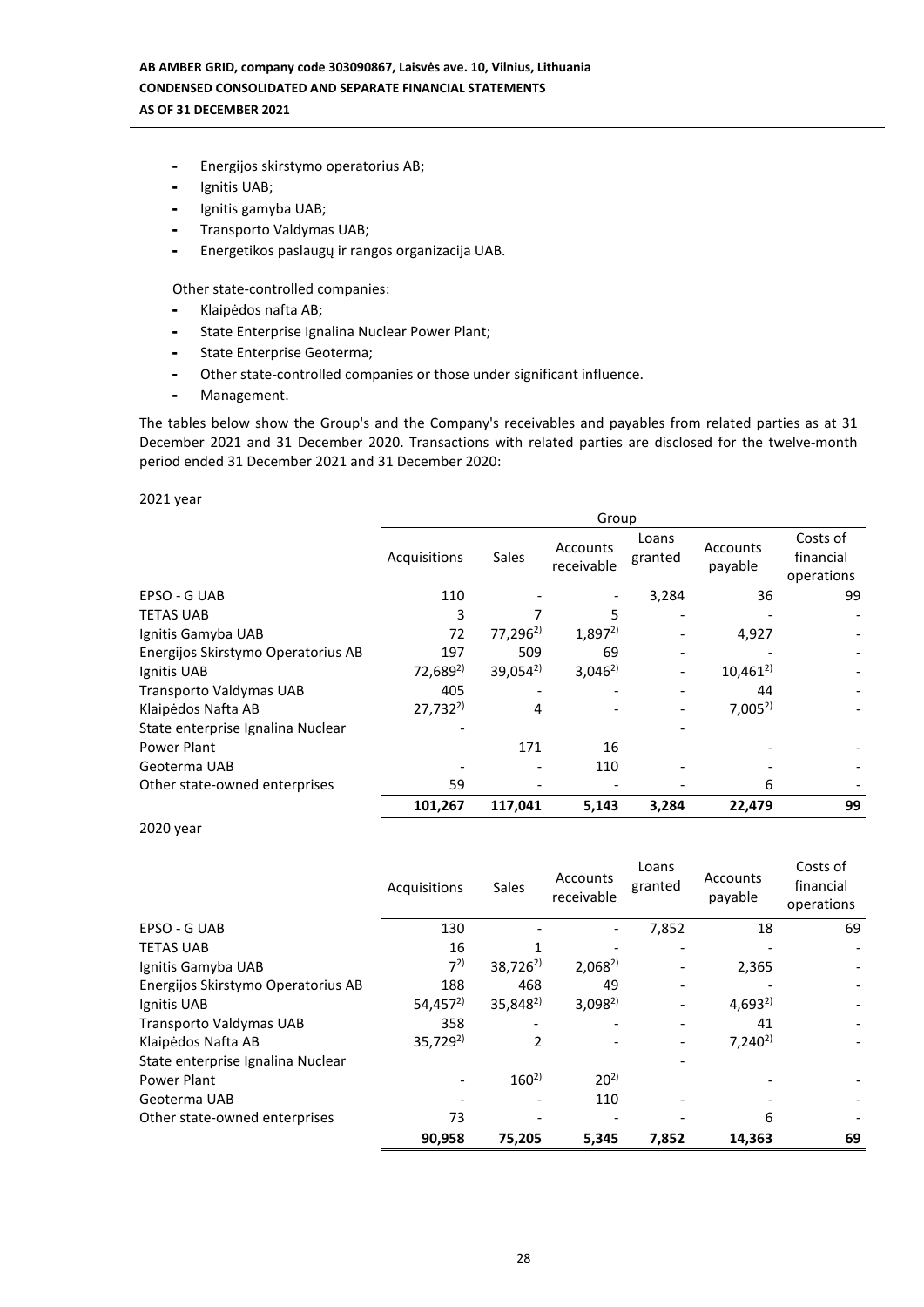### **AB AMBER GRID, company code 303090867, Laisvės ave. 10, Vilnius, Lithuania CONDENSED CONSOLIDATED AND SEPARATE FINANCIAL STATEMENTS AS OF 31 DECEMBER 2021**

2021 year

|                                    | Company      |              |                        |                  |                     |                                     |
|------------------------------------|--------------|--------------|------------------------|------------------|---------------------|-------------------------------------|
|                                    | Acquisitions | Sales        | Accounts<br>receivable | Loans<br>granted | Accounts<br>payable | Costs of<br>financial<br>operations |
| <b>GET Baltic UAB</b>              | $6,319^{1}$  | $2,790^{1}$  | $150^{1}$              |                  | $1,036^{1}$         |                                     |
| EPSO - G UAB                       | 110          |              |                        | 3,284            | 34                  | 99                                  |
| <b>TETAS UAB</b>                   | 3            |              | 5                      |                  |                     |                                     |
| Ignitis Gamyba UAB                 | 9            | $19,427^{2}$ | $1,897^{2}$            |                  |                     |                                     |
| Energijos Skirstymo Operatorius AB | 197          | 508          | 69                     |                  |                     |                                     |
| Ignitis UAB                        | $42,081^{2}$ | $27,550^{2}$ | $3,046^{2}$            |                  | $8,085^{2}$         |                                     |
| Transporto Valdymas UAB            | 399          |              |                        |                  | 43                  |                                     |
| Klaipėdos Nafta AB                 | $27,732^{2}$ |              |                        |                  | $7,005^{2}$         |                                     |
| State enterprise Ignalina Nuclear  |              |              |                        |                  |                     |                                     |
| Power Plant                        |              | 171          | 16                     |                  |                     |                                     |
| Geoterma UAB                       |              |              | 110                    |                  |                     |                                     |
| Other state-owned enterprises      | 59           |              |                        |                  | 6                   |                                     |
|                                    | 76,909       | 50,453       | 5,293                  | 3,284            | 16,209              | 99                                  |

2020 year

|                                    | Acquisitions | Sales        | Accounts<br>receivable | Loans<br>granted | Accounts<br>payable | Costs of<br>financial<br>operations |
|------------------------------------|--------------|--------------|------------------------|------------------|---------------------|-------------------------------------|
| <b>GET Baltic UAB</b>              | $3,870^{1}$  | $109^{1}$    | $54^{1}$               |                  | $312^{1}$           |                                     |
| EPSO - G UAB                       | 130          |              |                        | 7,852            | 18                  | 69                                  |
| <b>TETAS UAB</b>                   | 16           |              |                        |                  |                     |                                     |
| Ignitis Gamyba UAB                 | 2            | $19,063^{2}$ | $2,068^{2}$            |                  |                     |                                     |
| Energijos Skirstymo Operatorius AB | 188          | 467          | 49                     |                  |                     |                                     |
| Ignitis UAB                        | $29,601^{2}$ | $27,004^{2}$ | $3,097^{2}$            |                  | $4,155^{2}$         |                                     |
| Transporto Valdymas UAB            | 352          |              |                        |                  | 40                  |                                     |
| Klaipėdos Nafta AB                 | $35,729^{2}$ |              |                        |                  | $7,240^{2}$         |                                     |
| State enterprise Ignalina Nuclear  |              |              |                        |                  |                     |                                     |
| <b>Power Plant</b>                 |              | $160^{2}$    | $20^{2}$               |                  |                     |                                     |
| Geoterma UAB                       |              |              | 110                    |                  |                     |                                     |
| Other state-owned enterprises      | 67           |              |                        |                  | 6                   |                                     |
|                                    | 69,955       | 46,804       | 5,398                  | 7,852            | 11,772              | 69                                  |

1) The Company is a participant of the Natural Gas Exchange operated by Get Baltic UAB and has a participation agreement. The agreement is on standard terms and the under the same terms and conditions as with the other participants. The amount represents the purchases and sales made through the Exchange.

2) LNG terminal funds included.

There have been no guaranties received to the revenue obtained and payable by the related parties. On 31 December 2021 the Company and Group did not form and accounted the depreciation of value to the revenue received from the related parties.

#### **Benefits to the Management**

|                                   | Group    |          | Company  |          |  |
|-----------------------------------|----------|----------|----------|----------|--|
|                                   | At 31    | At 31    | At 31    | At 31    |  |
|                                   | December | December | December | December |  |
|                                   | 2021     | 2020     | 2021     | 2020     |  |
|                                   |          |          |          |          |  |
| Earnings-related benefits         | 685      | 525      | 593      | 441      |  |
| <b>Benefits for Board Members</b> | 47       | 38       | 47       | 38       |  |
|                                   | 732      | 563      | 640      | 479      |  |